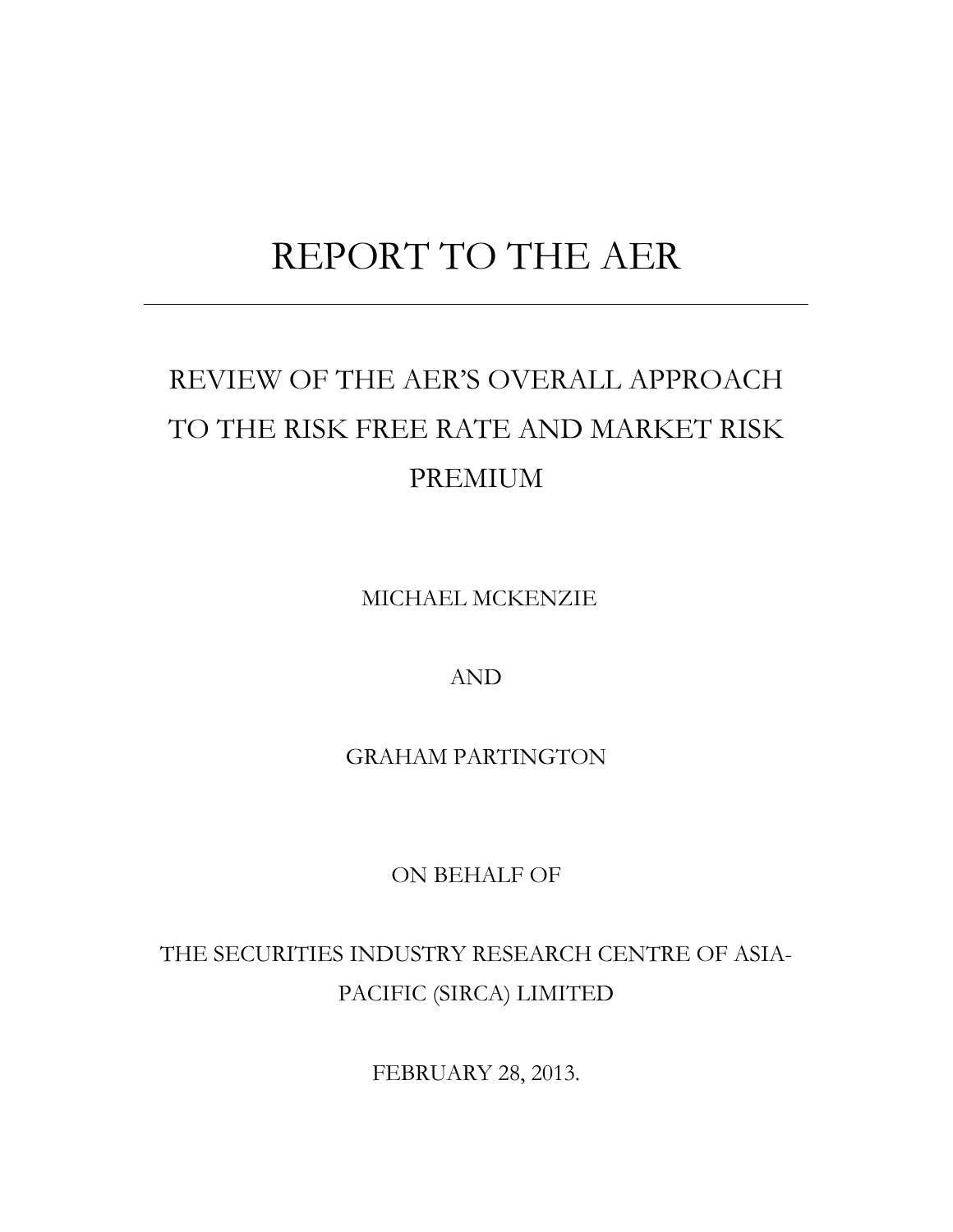# **Expert Witness Compliance Declaration**

We have read the Guidelines for Expert Witnesses in proceedings in the Federal Court of Australia and this report has been prepared in accordance with those guidelines. As required by the guidelines we have made all the inquiries that we believe are desirable and appropriate and that no matters of significance that we regard as relevant have, to our knowledge, been withheld from the Court.

\_\_\_\_\_\_\_\_\_\_\_\_\_\_\_\_\_\_\_\_\_\_\_\_\_\_\_\_\_\_\_\_ \_\_\_\_\_\_\_\_\_\_\_\_\_\_\_\_\_\_\_\_\_\_\_\_\_\_\_\_\_\_\_\_

Signed

 $\mu$ il,  $\overline{\phantom{a}}$ 

स्रिप्

Michael McKenzie Graham Partington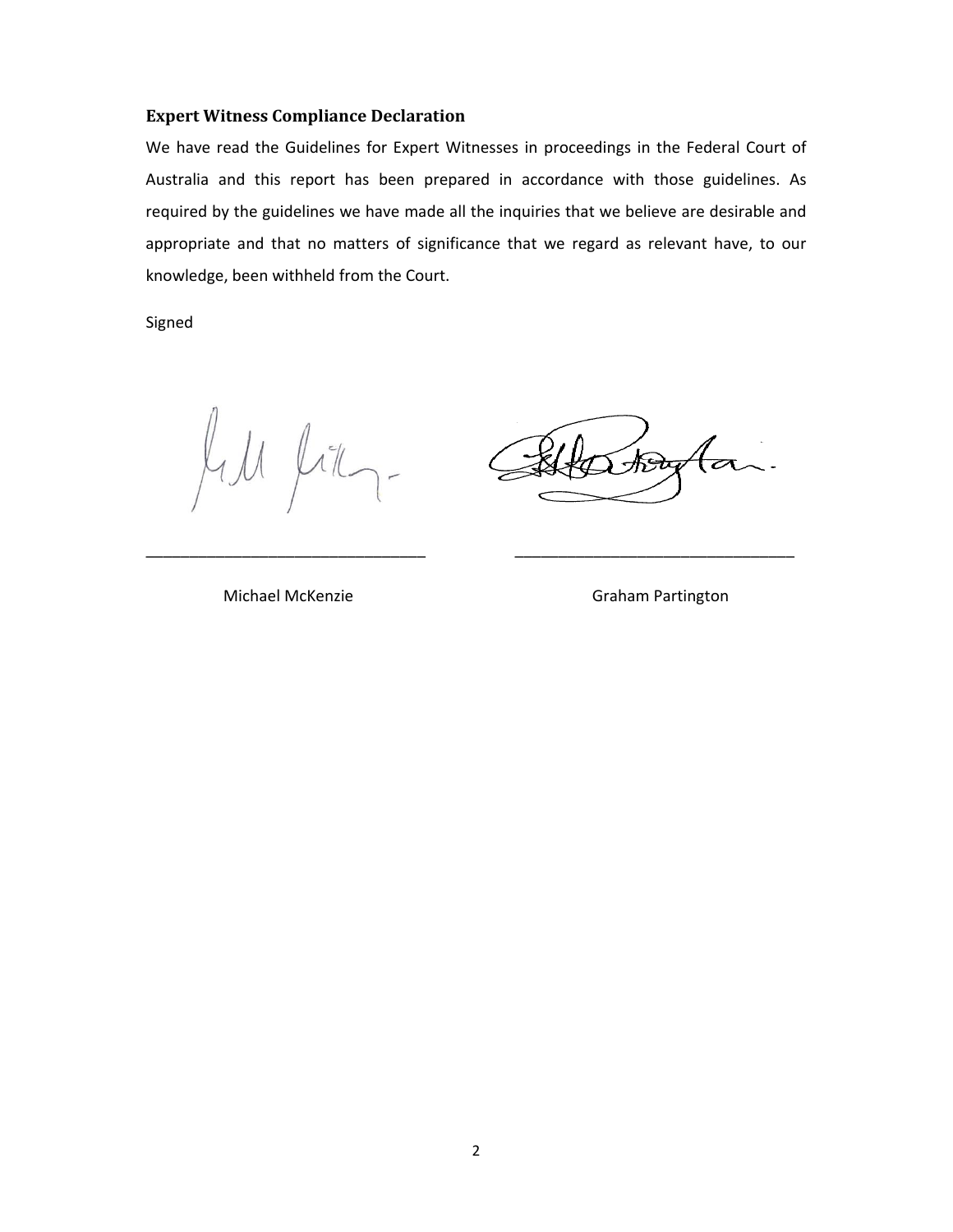#### **Preamble**

In the context of the AER's WACC framework, we have been asked to provide a written report that addresses the following questions:

- 1. The businesses and consultants suggest that the cost of equity is relatively stable over time. Critically review the material on the stability of the cost of equity, distinguishing real and nominal considerations. Explain whether you agree or disagree and set out theoretical and empirical evidence to support your position. Discuss the extent to which these findings support the use of an MRP that moves in the opposite direction to the risk free rate.
- 2. Critically evaluate whether the AER's approach to determining the cost of equity is internally consistent and whether it is consistent with the CAPM. Advise on whether the AER's approach to estimating the cost of equity (by using a prevailing risk free rate and a 6% MRP) is reasonable in current market conditions. In particular:
	- a. Do you consider that the current yield on 10 year CGS is a reasonable estimate of the 10 year forward looking RFR? Explain your position.
	- b. Do you consider that a 6 per cent MRP is a reasonable estimate of the 10 year forward looking market risk premium? Explain your position.
- 3. If the AER's approach is internally inconsistent or unreasonable in current market conditions, recommend the best alternative value or methodology for the risk free rate and /or MRP.

In answering these questions, we have engaged with the relevant academic literature and other research as well as the key documents provided, including:

- AER, *Draft decision Envestra: Attachments*, September 2012, pp. 114–116, 121–144
- AER, *Draft decision Envestra: Appendices*, September 2012, pp. 1–55
- CEG, *Response on MRP and RFR consistency*, November 2012, pp. 6–20, 62–64
- CEG, *Update on MRP and RFR consistency*, November 2012 pp. 5–28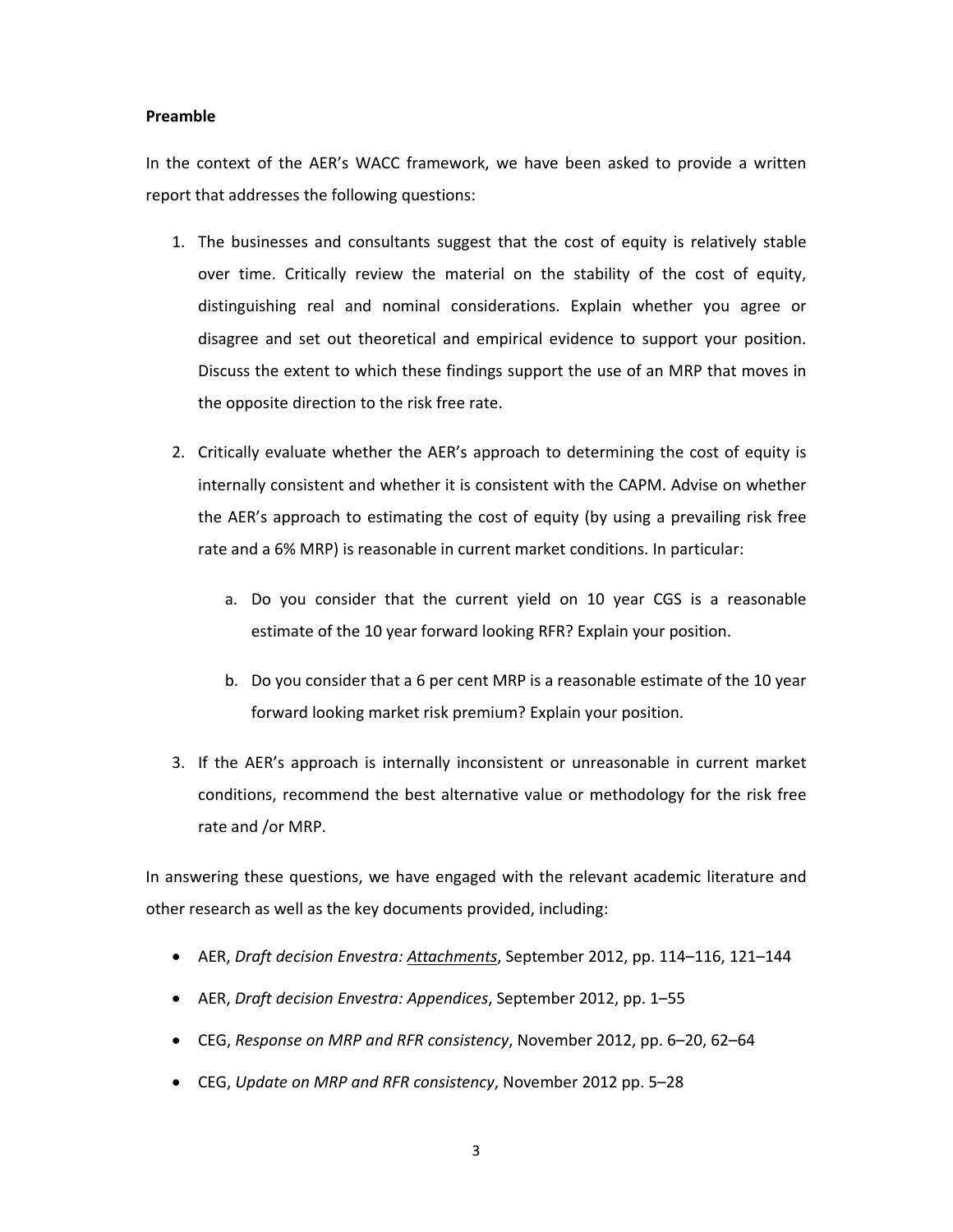- Ernst and Young, *Cost of equity*, November 2012, pp. 5–16
- Gregory, *RFR and the present value principle*, November 2012, pp. 6–8
- Gregory, *Establishing the cost of equity, RFR and MRP*, November 2012, pp. 1–21
- NERA, *Cost of equity under the CAPM*, November 2012, pp. 18–38
- SFG, *Return on equity response*, November 2012, pp. 9–19, 27–28, 39–42
- Wright, *Response to Lally*, November 2012 pp. 1–9
- Wright, *UK approaches to the RFR and cost of equity*, November 2012, pp. 1–17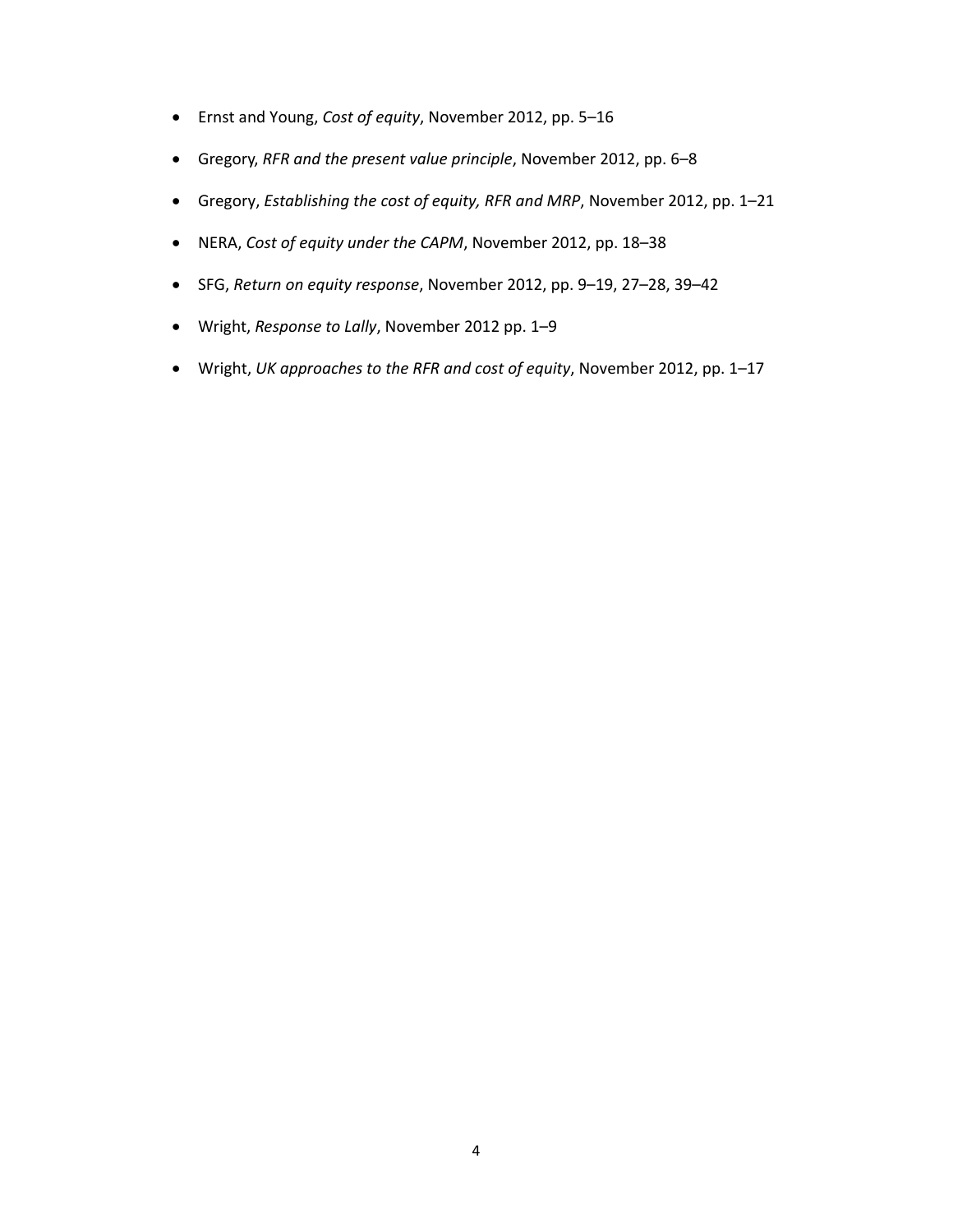#### **Executive Summary**

In response to the first question, we begin by noting that if it is assumed that the expected return on the market is stable, ie.  $E(\overline{r_M})$ , then by definition an inverse relationship must exist between the risk free rate and the market risk premium, ie.  $E(\overline{r_M}) = \sqrt{r_f + \gamma M_R P}$  (and vice versa). Given this relationship, CEG and SFG (collectively referred to as the consultants hereafter), take the view that current interest rates are low, and so an argument can be made for an increase in the *MRP*.

To analyse this proposition, we begin by considering the case as to whether interest rates are abnormally low. The evidence provided by the data suggests that the history of interest rates over the last few decades is not truly representative of the long run in this market. For both the U.S., UK and Australian markets, evidence exists which suggests that bond yields were stable (and possibly even falling) in the long run. The history of data over the last few decades is anomalous and the high interest rates observed during this period are clearly not representative of the longer time series. As such, one conclusion may be that the current environment is nothing more than a return to the 'normal' long run interest rate regime. On the other hand, it could be argued that there is a new normal and the GFC represents a true regime shift for global financial markets. It is difficult to determine whether this is the case or not - only in the fullness of time will we be able to comment on this with any certainty.

The second part of this report questions the assumption that the cost of equity is stable. In the context of equity valuation, we argue that there may be times when it is changes in expected cash flow that largely drive changes in equity values and there may be times when it is changes in the cost of equity that largely drive changes in equity values, and it is likely that there are times when equity values change because of changes in both the expected cash flow and the cost of equity. There is little doubt that understanding the relative importance of discount rate and cash flow news in asset pricing is a crucial and unresolved issue. However, it is implausible that the overall cost of equity is a constant in either nominal or real terms.

Having stated our proposition that the cost of equity varies, the next part of this report considers whether the market risk premium and risk free rates vary and what, if any,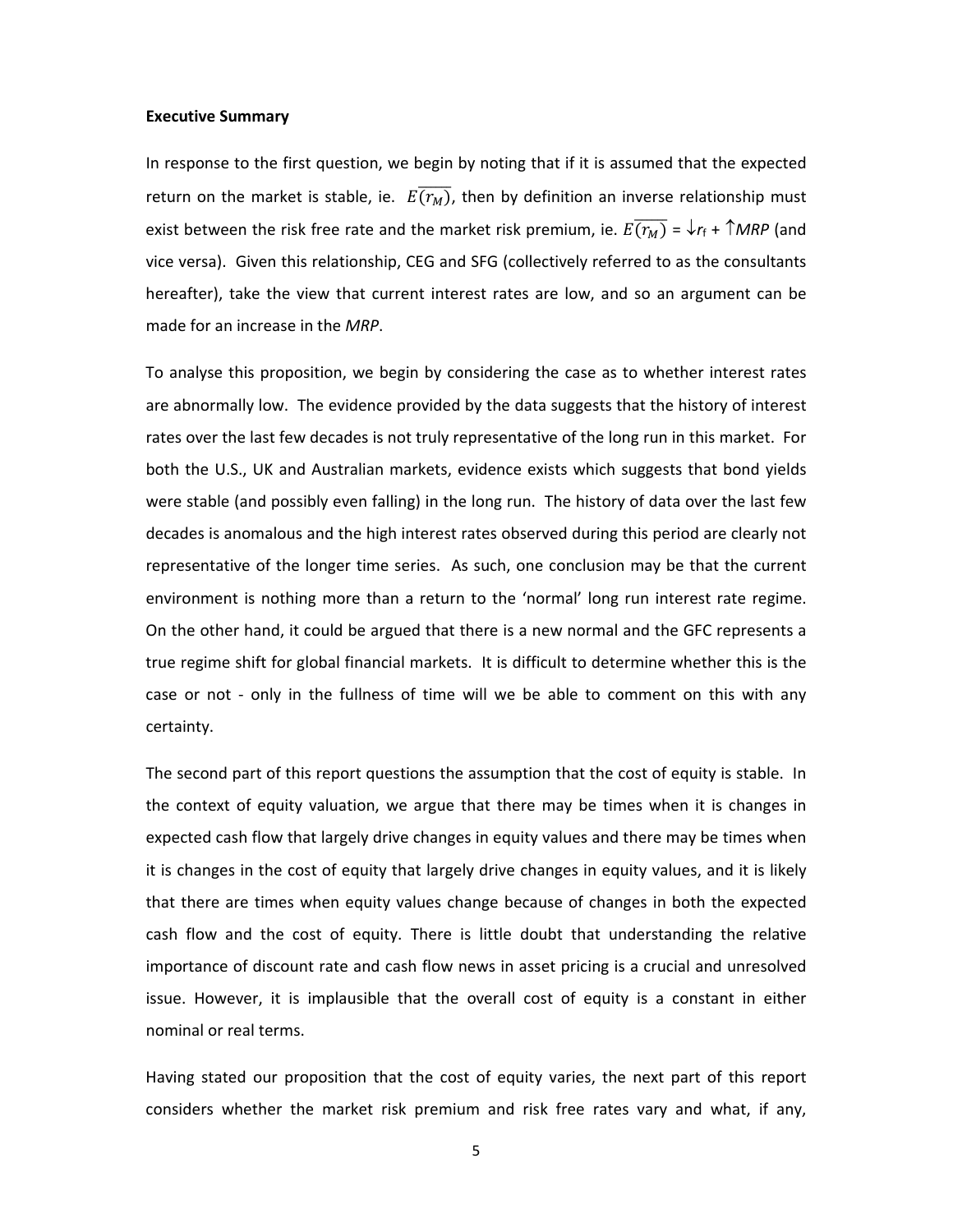relationship exists between them. Despite the consultants strong support for a negative relationship, we find that a pro‐ and a counter‐cyclical market risk premium are possible. An examination of the relevant evidence leads us to conclude that the relation between the MRP and the level of interest rates is an open question and that the relation, if any, is not sufficiently well established to form the basis for a regulatory adjustment to the MRP.

In response to the second question posed, we interpret the AER's approach as combining an estimate of the current risk free rate with an estimate of the current market risk premium and this is both an internally consistent approach and consistent with finance theory. The argument of the consultants that the AER approach mixes current and historic estimates of the risk‐free rate in the CAPM misses the point. What matters is getting the best estimate of the current risk free rate and the best estimate of the current market risk premium. Using the same estimate of the risk free rate for both provides no assurance whatsoever that the best estimates will be obtained.

We consider that the current yield on 10 year CGS is a reasonable estimate of the 10 year forward looking RFR. We also consider that 6% is a reasonable estimate of the market risk premium.

In response to the third and final question, we do not regard the AER's approach as internally inconsistent or unreasonable. Consequently, we do not recommend an alternative value, or estimation method, for the risk free rate and/or MRP.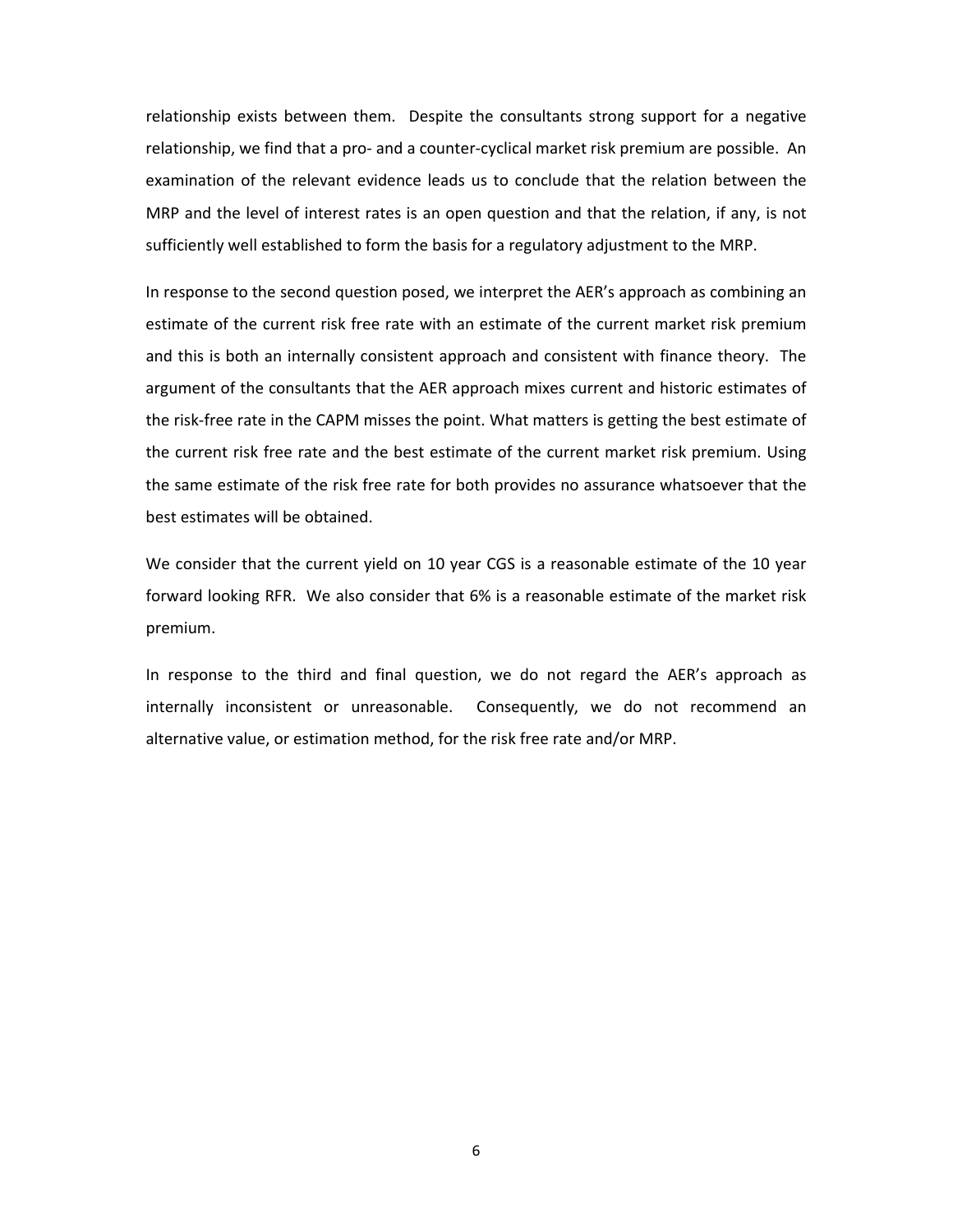**1. The businesses and consultants suggest that the cost of equity is relatively stable over time. Critically review the material on the stability of the cost of equity, distinguishing real and nominal considerations. Explain whether you agree or disagree and set out theoretical and empirical evidence to support your position. Discuss the extent to which these findings support the use of an MRP that moves in the opposite direction to the risk free rate.** 

This issue appears to have come to the fore as consequence of the argument that the current rate of return on government securities is abnormally low. To understand why this is important, recall that the expected return on the market is equal to the risk free rate of return plus the market risk premium, ie.:

$$
E(r_{\rm M})=r_{\rm f}+MRP
$$

If we assume that the expected return on the market is stable, ie.  $E(\overline{r_M})$ , then by definition an inverse relationship must exist between the risk free rate and the market risk premium, ie.  $E(\overline{r_M}) = \sqrt{r_f + \gamma MRP}$  (and vice versa).

Therefore, in formulating our response to this question, we must address three central issues:

- Are interest rates abnormally low?
- Is the cost of equity stable?
- What is the relationship between  $r_f$  and *MRP*?

We will address each of these issues in turn.

#### *1.1 Are interest rates abnormally low?*

To classify interest rates as being abnormally low is a relative statement. Whether or not it is true requires a definition of what is considered a 'normal' rate of return and one commonly used method is to assess the current rate against a long history of data. To this end, in the discussion that follows, we shall consider the history of yields in the USA, UK and Australia (we include the USA and UK in this discussion as they have long data histories available and, arguably, the lessons provided by these countries are relevant for Australia).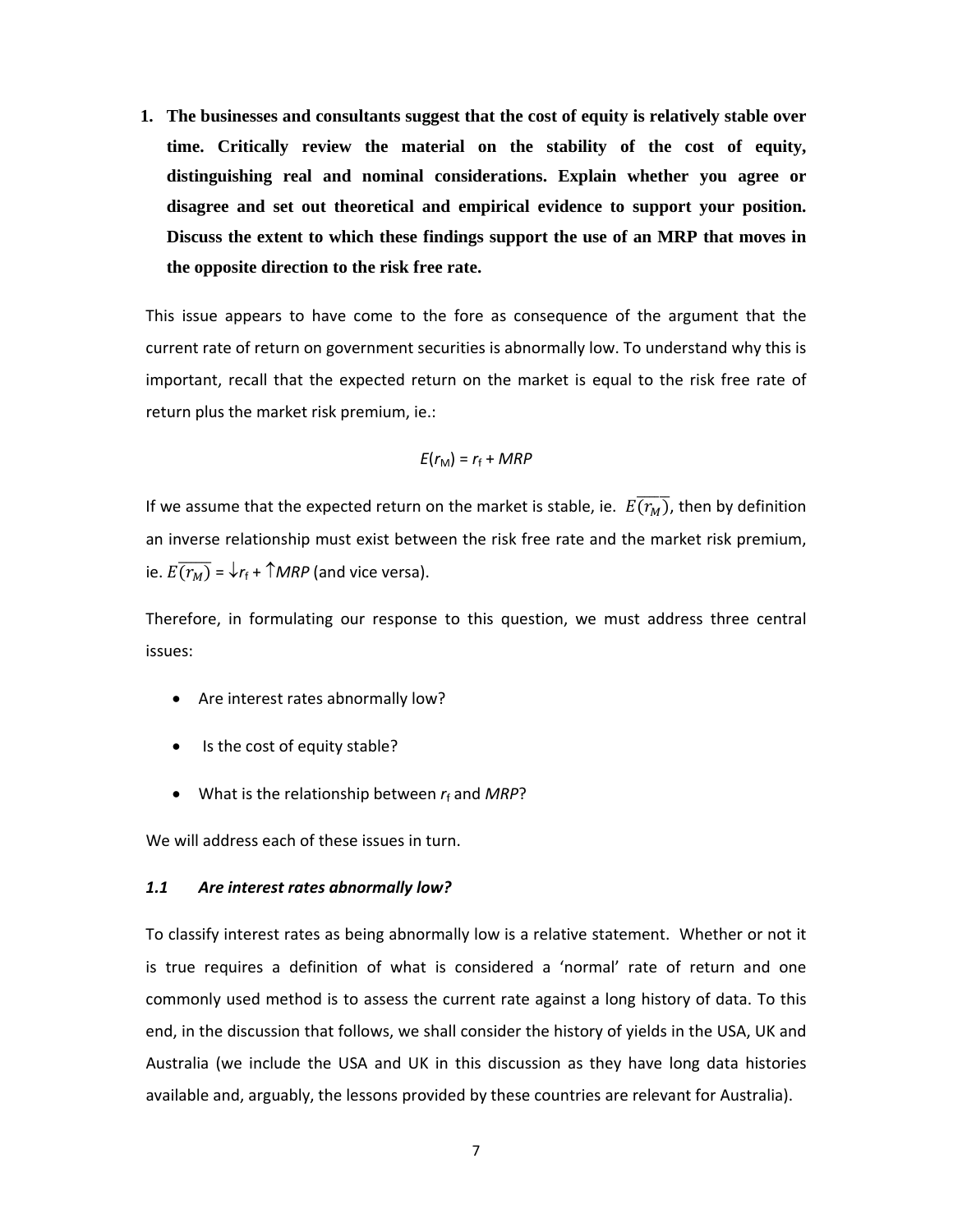What history reveals is that current Australian bond yields rates are low, but not abnormally so, particularly when compared to the first seventy or so years of the twentieth century. Current bond yields are somewhat below the very long‐term averages, but those averages are inflated by a period of abnormally high interest rates, which in Australia and the UK began about the 1970s returning towards more normal levels about the start of the current century. Prior to this period bond yields were typically in the range 3% to 6%, but then jumped and for a substantial period were typically between 10% and 15%. The explanation for this jump was a sustained period of inflation, starting in the 1970s, when inflation rates above 10% were not unusual. The prevailing view was that high inflation would be around for a long time and it was not until the 1990's that inflation was ultimately tamed. The period of high inflation was also a period of transition, as financial markets were being increasingly deregulated. Our conclusion is that it is the period of high interest rates in the seventies, eighties and nineties that are the best candidate for being abnormal, rather than the current "low" rates.

Before commencing our analysis of bond returns, we note that while the arithmetic average of returns may be an appropriate basis for measuring expectations of the MRP, it is not the most appropriate basis for comparing the current yield on government bonds against historic bond returns. To explain this point - if we measure the government bond yield today, both the expected return and the realised return to maturity are equal to the current yield. This is because we get the promised return provided we hold the bond to maturity. The current yield is given by the internal rate of return on the bond. That internal rate of return is the compound rate of return on the bond to maturity and by definition is equal to the geometric average of expected annual returns over the life of the bond. Thus, in judging whether current yields are high or low relative to historic annual bond returns the natural benchmark is the geometric average return (the compound rate of return on bonds).

# **US and UK bond data**

A number of authors have presented information on the history of financial aggregates, including the returns to bonds. Siegel (1992) provides a long history of American data beginning in 1802. The rates of return to long term government bonds are summarised in the table below and it shows that nominal returns to bonds were reasonably constant until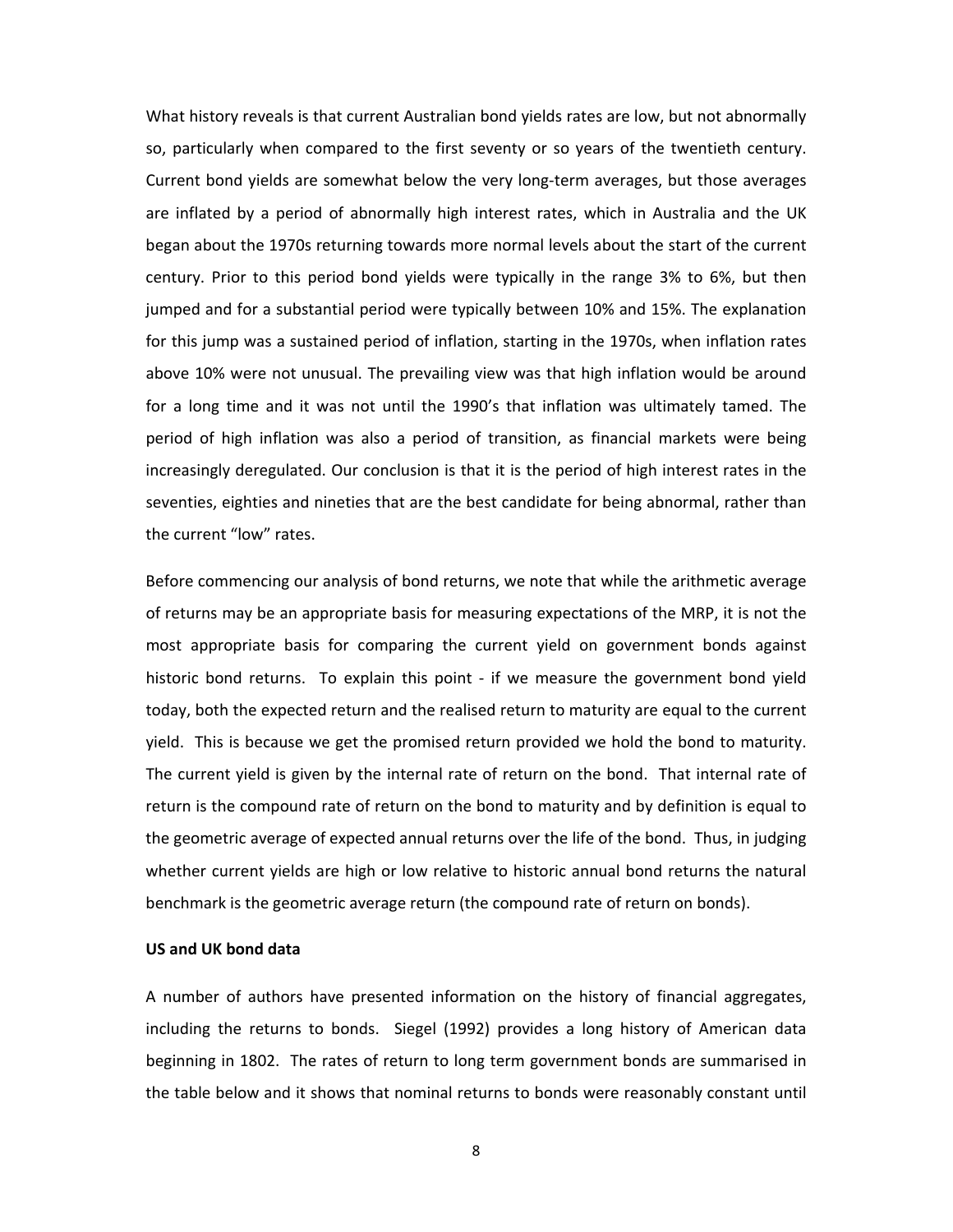after the post-war period. The financial deregulation of the 1980's saw a rapid escalation in bond yields and this clearly constitutes an anomalous period of high interest rates relative to the rest of the data. Siegel (2002) reports an annual geometric real rates of return for bonds equal to 2.8% for 1871 to 2001 which triples to 8.5% for 1982 to 2001

| Period        | Nominal<br>Return (%) |           | Return (%)<br>Real |           |
|---------------|-----------------------|-----------|--------------------|-----------|
|               | Arithmetic            | Geometric | Arithmetic         | Geometric |
| $1802 - 1990$ | 4.8                   | 4.7       | 3.7                | 3.4       |
| $1871 - 1990$ | 4.7                   | 4.5       | 2.8                | 2.5       |
| $1926 - 1990$ | 4.9                   | 4.6       | 1.8                | 1.4       |
| $1946 - 1990$ | 4.9                   | 4.5       | 0.5                | $-0.1$    |
| $1966 - 1990$ | 7.4                   | 6.8       | 1.6                | 0.9       |
| $1982 - 1990$ | 15.7                  | 14.9      | 11.3               | 10.5      |
|               |                       |           |                    |           |

**Long Term US Government Bond Returns**

Source : Siegel (1992, Table II, p. 31)

Siegel (1992) presents a plot of various long term interest rates over the same period covering both US debt and UK debt (reproduced below). This figure suggests that government bond rates were actually in a general state of decline through most of the 19<sup>th</sup> century. Further, the high interest rates of the 1980's are clearly a stand out feature of this figure.



Source : Figure B in Siegel (1992)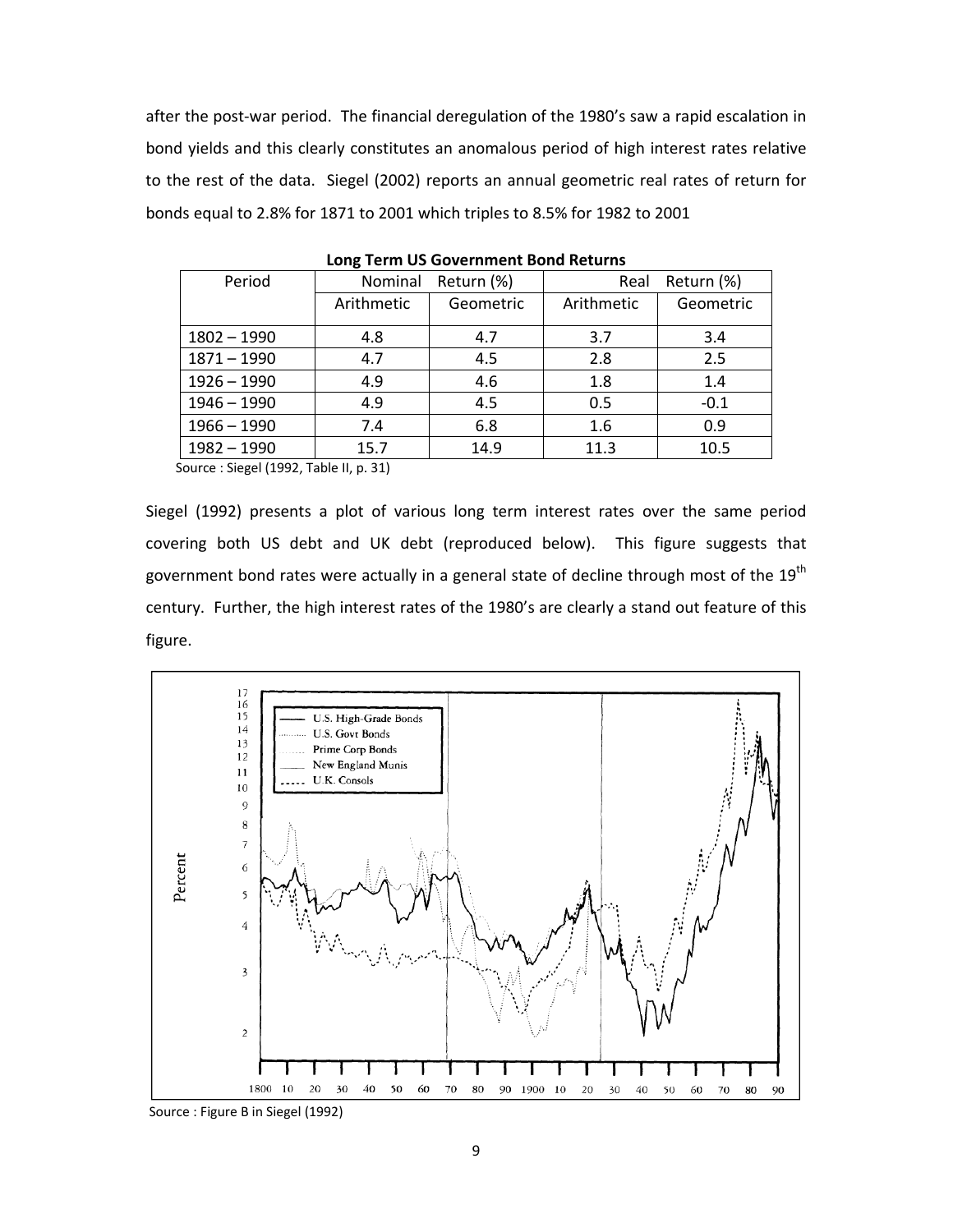Wright (Nov, 2012, p. 5) presents the following chart, which is an update of a figure in the Smithers report based on the updated data provided by Siegel. It shows realised real rolling 30‐year returns on US equities, long‐dated government bonds, and "cash" (i.e., short‐dated government bills) for more than 200 years' worth of data. The pattern in this data suggests declining real returns on bonds over the twentieth century, until the 1970s when there was a sharp reversal of this trend.



**30 Year Rolling Returns on Stocks, Bonds and Cash since 1830**

Bernstein (1997) argues that long term rates of return must be estimated independent of changes in valuation. As such, Bernstein considers American government bond data in which yields were (near) identical, across nearly 200 years worth of price information. For bonds, 63 valuation episodes produced a nominal return of 4.9% with a standard deviation of 2.3%. This result is consistent with the estimates of Siegel (1992). Most interestingly, Bernstein (1997) provides more evidence of a long term downward trend in bond yields, which was dramatically reversed in the post-war period. The figures below are reproduced from Bernstein (1997) and this change is clearly visible in both real and nominal returns. Bernstein (1997) also notes that the Ibbotson Associates database reports the long‐run total rate of return on long U.S. Treasury bonds has been 5.2% over the period 1925 to the mid‐ 1990's.

Source: Wright (Nov., 2012, p. 5)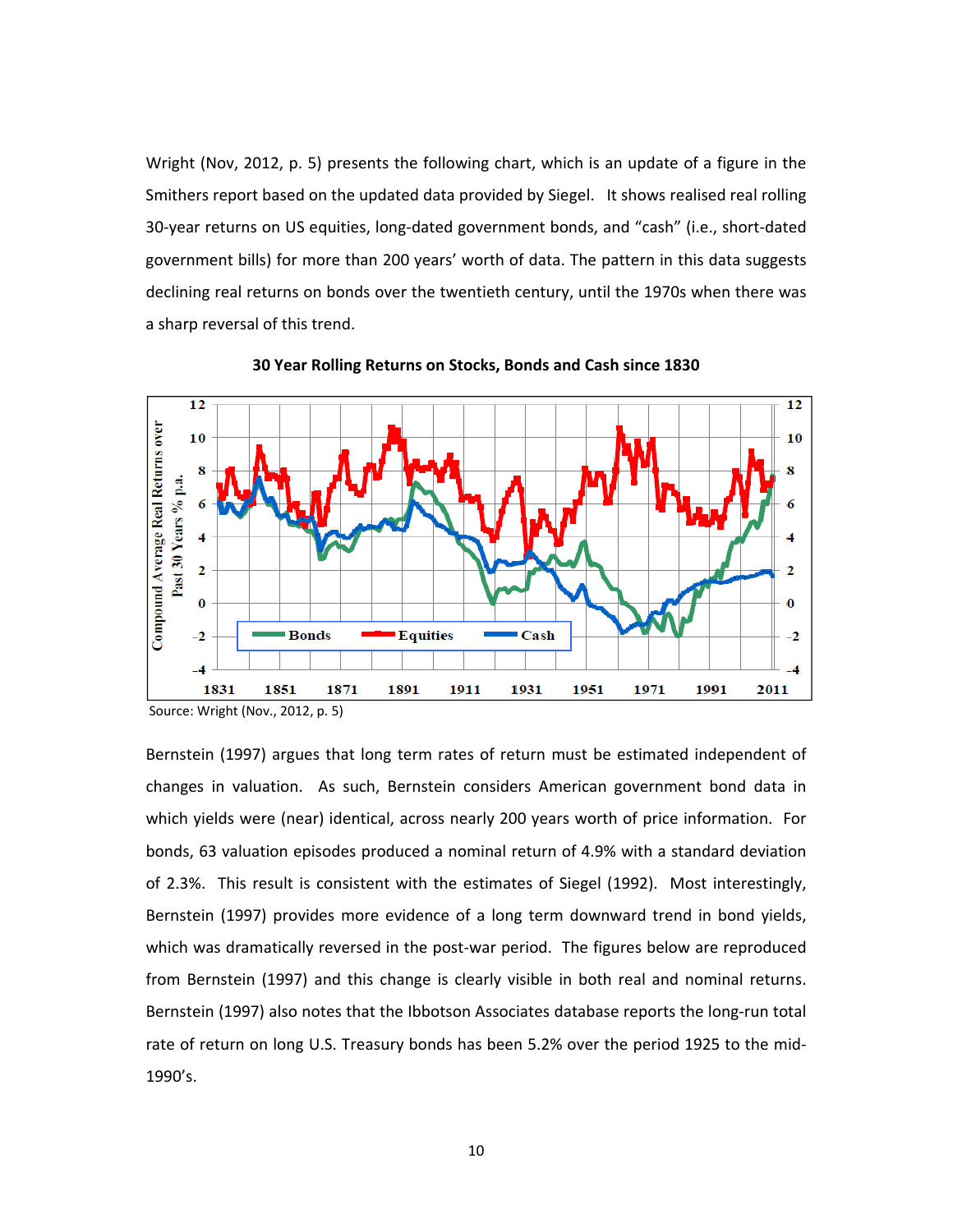

**Long‐Term US Bond Yield and Long‐Run Bond Returns ‐ 1803 to 1976 (nominal)**

Source: Figure 3 in Bernstein (1997)



**Long‐Run Returns on US Long‐Term Bonds ‐ 1803 to 1976 (real)**

Source: Figure 4 in Bernstein (1997)

Comparing the above results from Bernstein (1997) and Wright (Nov, 2012), there are differences in the observed behaviour of real interest rates. For instance, Bernstien's data shows real yields on bonds never go above 6%, whereas in Wright's data bond real bond returns do go above 6% and the patterns in variation also differs between the charts. Our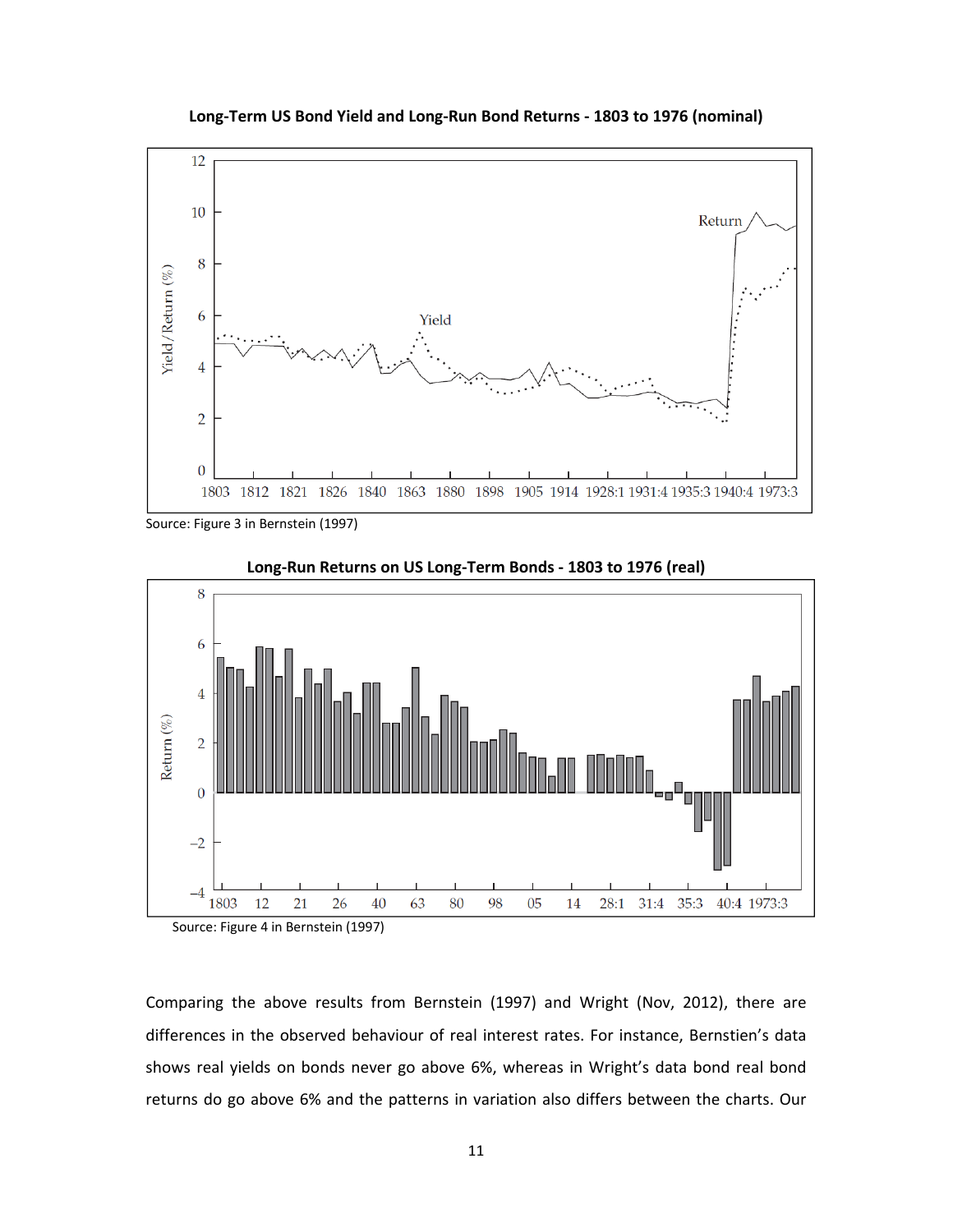point is simple ‐ what you get depends on what data you have and how you use it. For example, where you start and end your time‐series, what smoothing process, if any, that you use and, where several data sets are used to form the time series, how you combine them, can all have a bearing on the outcome. Thus, it is important to consider the data from multiple points of view to ensure that there is a consistent story.

#### **Australian bond data**

Perhaps the best known global financial history database is provided by Dimson, Marsh and Staunton (DMS), which is published annually as the Credit Suisse Global Investment Returns Yearbook. The 2009 report covered the period up to the onset of the financial crisis (1900 to 2008), and shows the compound geometric rate of return earned by investors in Australian 10 year government bonds has been 5.5% in nominal terms and 1.5% in real terms. The most recent 2012 report includes the period of heavy government intervention in the cash rate, and shows that the long run rate of return to 10 year Australian government bonds unchanged in nominal terms at 5.5% and slightly higher in real terms at 1.6%.

DMS analyse geometric averages, but Gregory (2012a, p. 6) reports arithmetic averages using the latest DMS data. These arithmetic averages are based on a widely used approximation.<sup>1</sup> Gregory reports that for 1900-2011, the long run arithmetic average real rate of return for bonds is 2.4%. The real compound bond return as reported by DMS is given by the geometric average of 1.6%,.

Brailsford et al (2012) updates their Australian long run financial data series first introduced in Brailsford (2008) (note this data is also used in Handley, 2012). They report average nominal and real<sup>2</sup> government bond yields of 5.65% and 2.31% respectively, over their entire sample period of 1883 to 2010. They also present the following figure, which again highlights the period following the mid‐1970's as anomalous relative to historical interest rates observed over a much longer time horizon. From the beginning of the sample period

 $<sup>1</sup>$  Assuming that returns are lognormal the arithmetic average can be approximated by the adding half the</sup> variance of returns to the geometric average return.

 $<sup>2</sup>$  Our reported real estimate is calculated using the simple approximation discussed in Section 4, ie. the bond</sup> return minus the inflation rate, averaged across the entire sample period.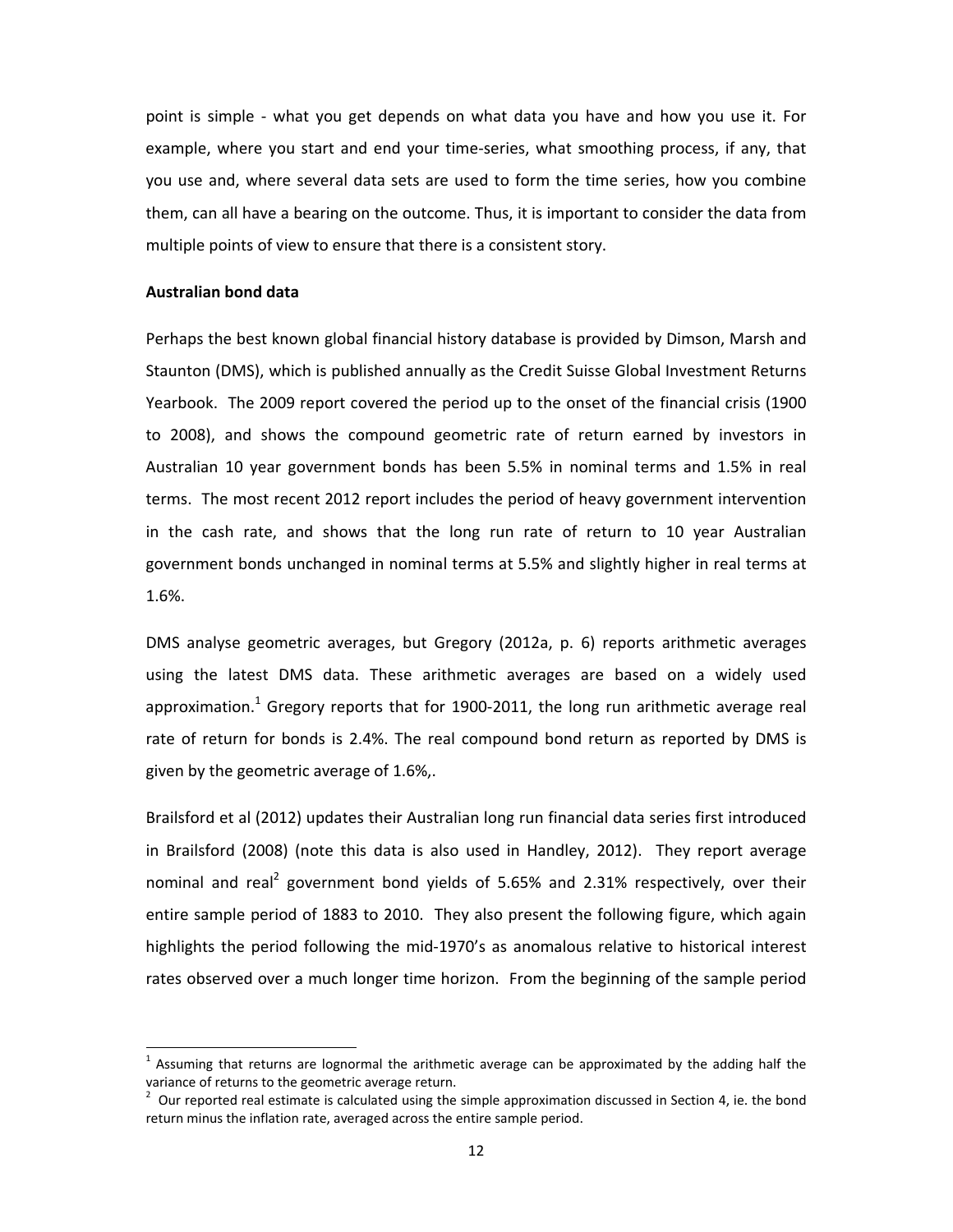until 1972, the average nominal and real government bond yields were 4.23% and 1.98% respectively.



Source: Figure 1 in Brailsford et al. (2012)

We stated at the beginning of this section that for an interest rate to be unusually low, it must be relative to some benchmark, for example, interest rates over the last 10, 20 or 100 years. If we take the benchmark to be the very long run, then the average government bond return is 5.5% as reported in DMS or 5.65% as reported in Brailsford et al. (2012). At the time of writing the nominal interest rate on 10 year government bonds is approximately 3.4%. This difference between the current rate and the long run average is even less pronounced if the recent high interest rate period is excluded ‐ the average return over the period 1883 to 1972 is 4.23% for the Brailsford et al. (2012) data.

We do not attempt to estimate the current real yield on ten year government bonds as to do so requires knowledge of the inflationary expectations built into the nominal yield. Estimating the expectations of inflation built into bond yields is problematic and we doubt that it can be done with sufficient precision to make sensible comparisons with historic real returns. For example, if we assume a two percent reduction in current nominal yields for the effect of inflation then the current real yield would be estimated at 1.48%, very close to the 1.5% long run average real yield for Australia as reported by DMS. However, if we assume a three percent reduction for inflation then the real yield would only be 0.48%, less than a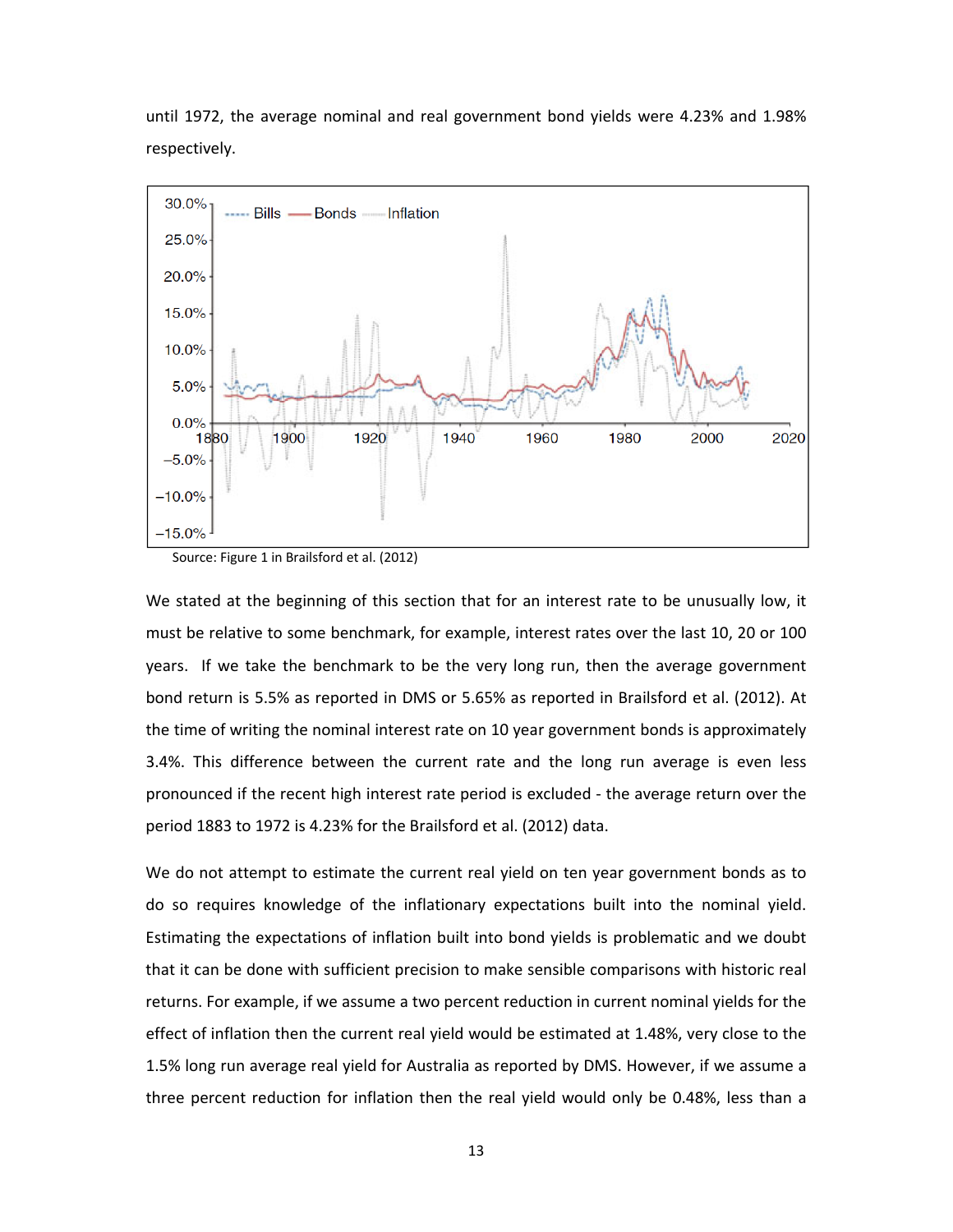third of the long run average. Our point is that a one percentage point difference in the inflation adjustment suggests a quite different story, and we very much doubt that anyone can estimate the inflation adjustment to that level of accuracy for a ten year forecast horizon.

The evidence provided by the data suggests that the more recent history of interest rates is not truly representative of the long run in this market. For both the U.S., UK and Australian markets, evidence exists which suggests that bond yields were stable (and possibly even falling) in the long run. The more recent history is anomalous and the high interest rates observed during this period are clearly not representative of the longer time series. $3$  As such, one conclusion may be that the current environment is nothing more than a return to the 'normal' long run interest rate regime. On the other hand, it could be argued that there is a new normal and the GFC represents a true regime shift for global financial markets. It is difficult to determine whether this is the case or not ‐ only in the fullness of time will we be able to comment on this with any certainty.

### *1.2 Is the cost of equity stable over time?*

The key issue in this debate is whether the cost of equity is approximately constant over time. By definition, a stable cost of equity implies that changes in interest rates are offset by changes in the risk premium.

It is helpful to begin our analysis by formally stating the equation for determining the present value (*PV*) of an asset:

$$
PV = \frac{\sum_{i=1}^{n} C_i}{\prod_{i=1}^{n} (1 + r_i)}
$$
 (1)

where  $C_t$  are a sequence of *n* cashflows occurring at time *t* and  $r_t$  represents the discount rate to be applied to each cash flow at time *t*. Equation (1) is more commonly written as

 $3$  Just because interest rates were high does not imply that historic excess returns (MRP) were low. The period of high interest rates was generally a period of high returns for equity investors. Indeed, following the arguements of Siegel (1992, 1999) and Gregory (2011) ,discussed section 1.2.1, the high levels of inflation accompanying the high interest rates may well have contributed to an overestimate of the MRP.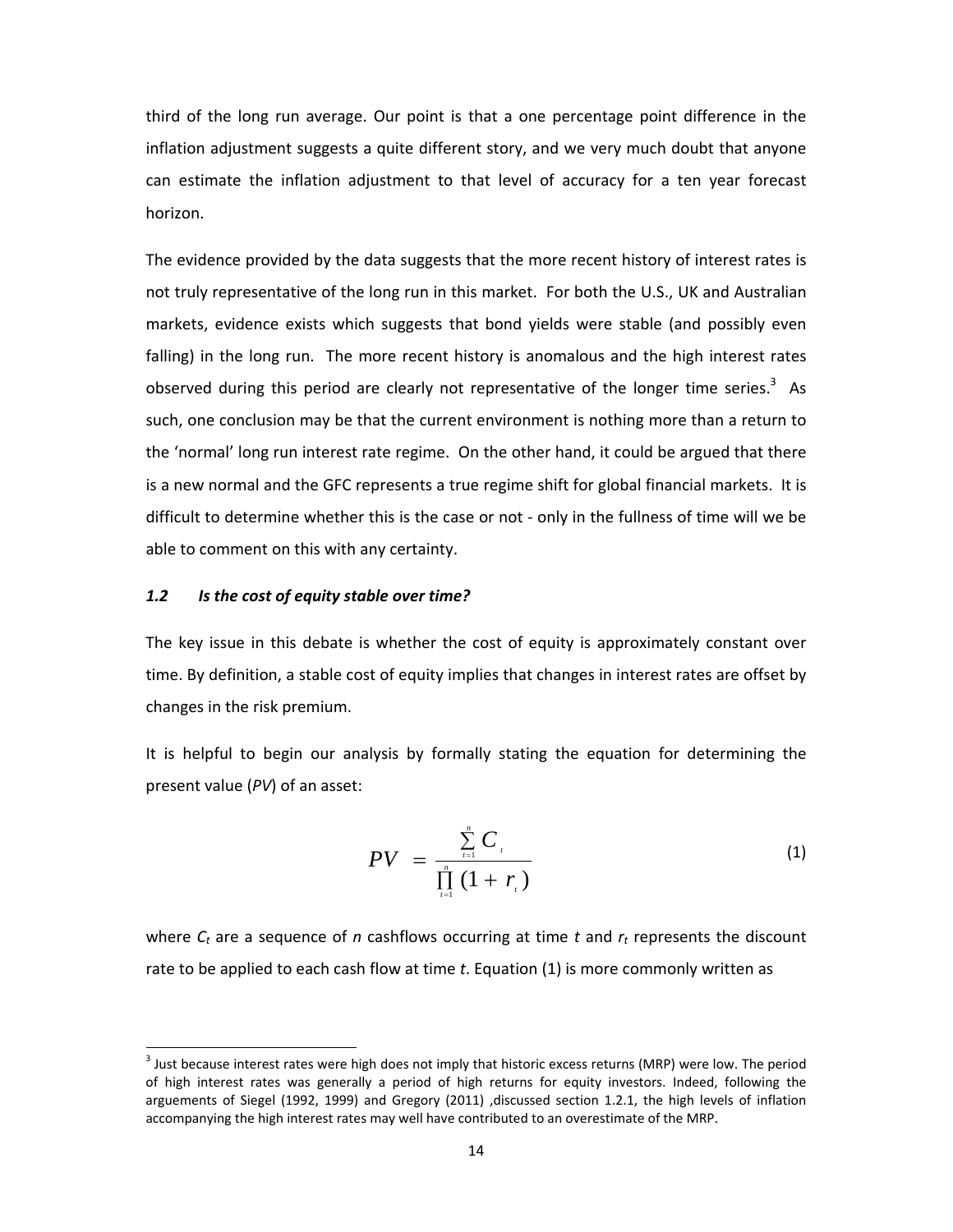$$
PV = \sum_{t=1}^{n} \frac{C_t}{(1+r)^t}
$$
 (2)

In order to move from Equation 1 to Equation 2, the required return is either assumed constant over the future life of the project, or it is assumed to satisfy Equation 3 below. If the latter, then discounting with a single discount rate gives the same valuation as using the time varying vector of discount rates. The use of a single discount rate is usually a matter of practical convenience. In most cases it is simply too difficult to forecast how the required return will vary in the future.

$$
\prod_{i=1}^{n} (1+r_i) = (1+r)^{t}
$$
 (3)

The key point of this analysis is that the discount rate in the present value equation is not constrained to be constant. It may vary through time and this applies whether we are looking forward into the future, or backward into history. The common use of a single discount rate is largely a matter of practicality and convenience, rather than being based on theory, or evidence, that the discount rate is constant through time.

It is also obvious from Equations 1 and/or 2 that if the value of an asset changes this may be because investors' forecast of the expected cash flows has changed, or because their required rates of return have changed. This is entirely uncontroversial. As the seminal work by Campbell and Shiller (1988) suggests, unexpected asset returns can be attributed to the arrival of information about discount rates and/or cash flows. See also Campbell (1991) for a decomposition of unexpected returns into these two components.

## *1.2.1 Do discount rates and/or expectations of cash flows change?*

The view implicit in Shiller (1981) was that changes in equity values were largely driven by changes in expected cash flows, rather than changes in the cost of equity. Both Shiller (1981) and LeRoy and Porter (1981), observed that stock prices are more volatile than company dividends in what has come to be known as the excess volatility puzzle  $^4$ (Campbell and Shiller, 1988, Cochrane, 1992, 2001, 2008, Campbell, 1996, and van Binsbergen and

 $4$  Gregory (2011) argues that in the presence of excess volatility the likely result is regulatory estimates of the cost of equity capital in the UK that are too high.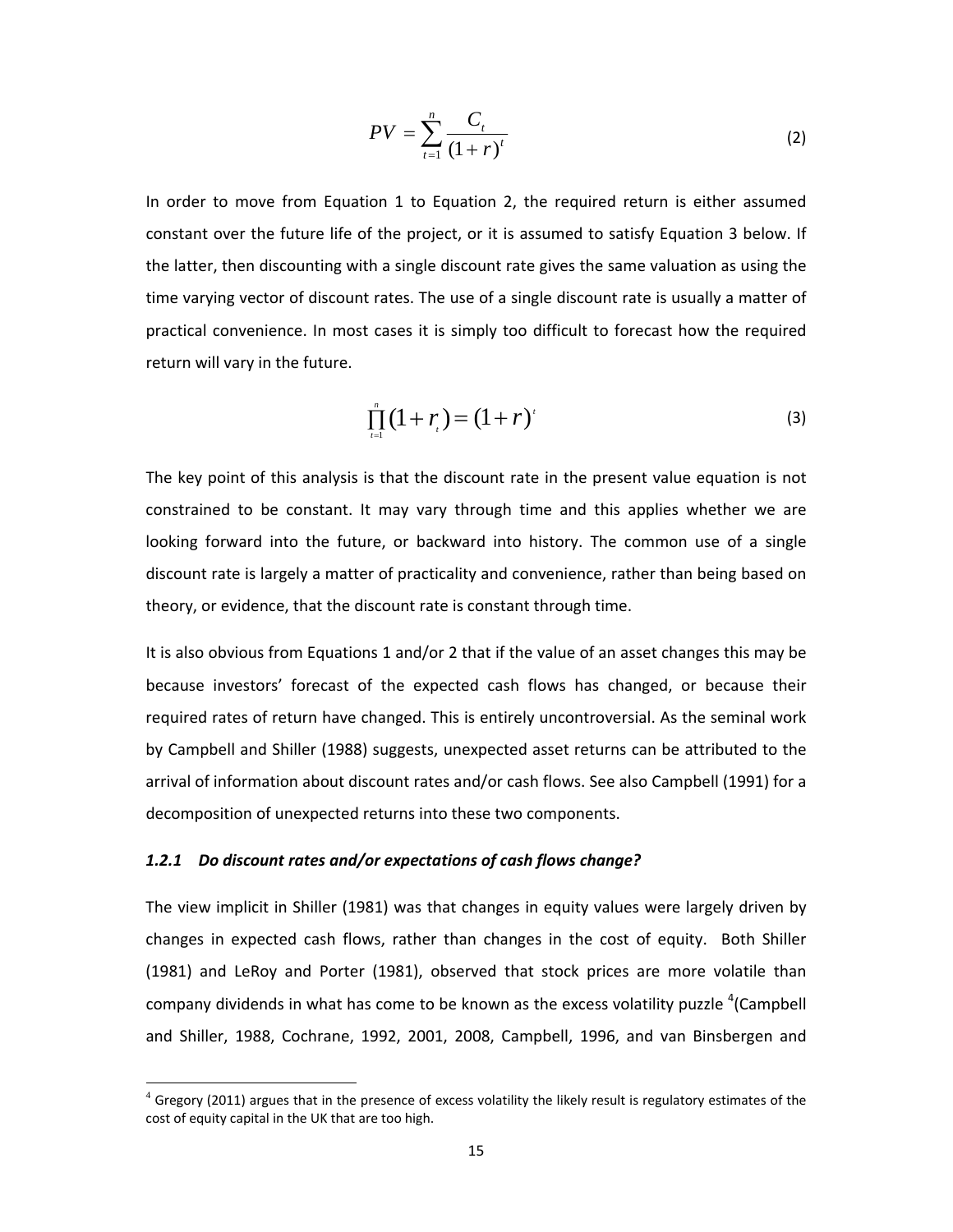Koijen, 2010, discuss this excess volatility, its causes, and its implications). This puzzle led researchers to consider whether the time variation in the cost of equity was a significant cause of changes in equity values (see Campbell and Cochrane, 1999, Cecchetti, Lam and Mark, 1990, 1993, and Kandel and Stambaugh, 1990).

There is an active literature on both sides of the debate. The role of cash flows is emphasised in a number of recent theoretical (see Abel and Eberly, 2011) and empirical contributions (see *inter alia* Evans, 1998, Hall, 2001a,b, Robertson and Wright, 2006, and Larrain and Yogo, 2008). The problems in finding variables that accurately capture both discount rate and cash flow news is discussed in Chen and Zhao (2009). They argue that these difficulties mean that the importance of cash flow news is most likely understated and make a case in its favour as the primary explanator of returns.

Cochrane (2012) take the opposite view and provides an excellent summary of the case for the importance of changes in the discount rate. He even goes so far as to suggest that Fama's (1970) taxonomy of market efficiency based on information on expected cash flows, would be better replaced by a framework that focuses on discount rates. Rather than the old paradigm of assuming that price changes only reveal cash flow news, Cochrane (2012, p. 1091) argues that "(m)ost of the puzzles and anomalies that we face amount to discount rate variation we do not understand" and concludes that "(d)iscount rates vary a lot more than we thought".

A clear theoretical imperative to support a time varying cost of equity is given by Rapach and Zhou (2012). They argue that:

"(t)heoretically, asset returns are functions of the state variables of the real economy, and the real economy itself displays significant business‐cycle fluctuations. If the quantity and price of aggregate risk are linked to economic fluctuations, then we should *expect time‐varying expected returns* and return predictability, even in an efficient market. For instance, if agents become more risk averse during economic contractions when consumption and income levels are depressed, then they will require a higher expected return on stocks near business‐cycle troughs to be willing to take on the risk associated with holding stocks; variables that measure and/or predict the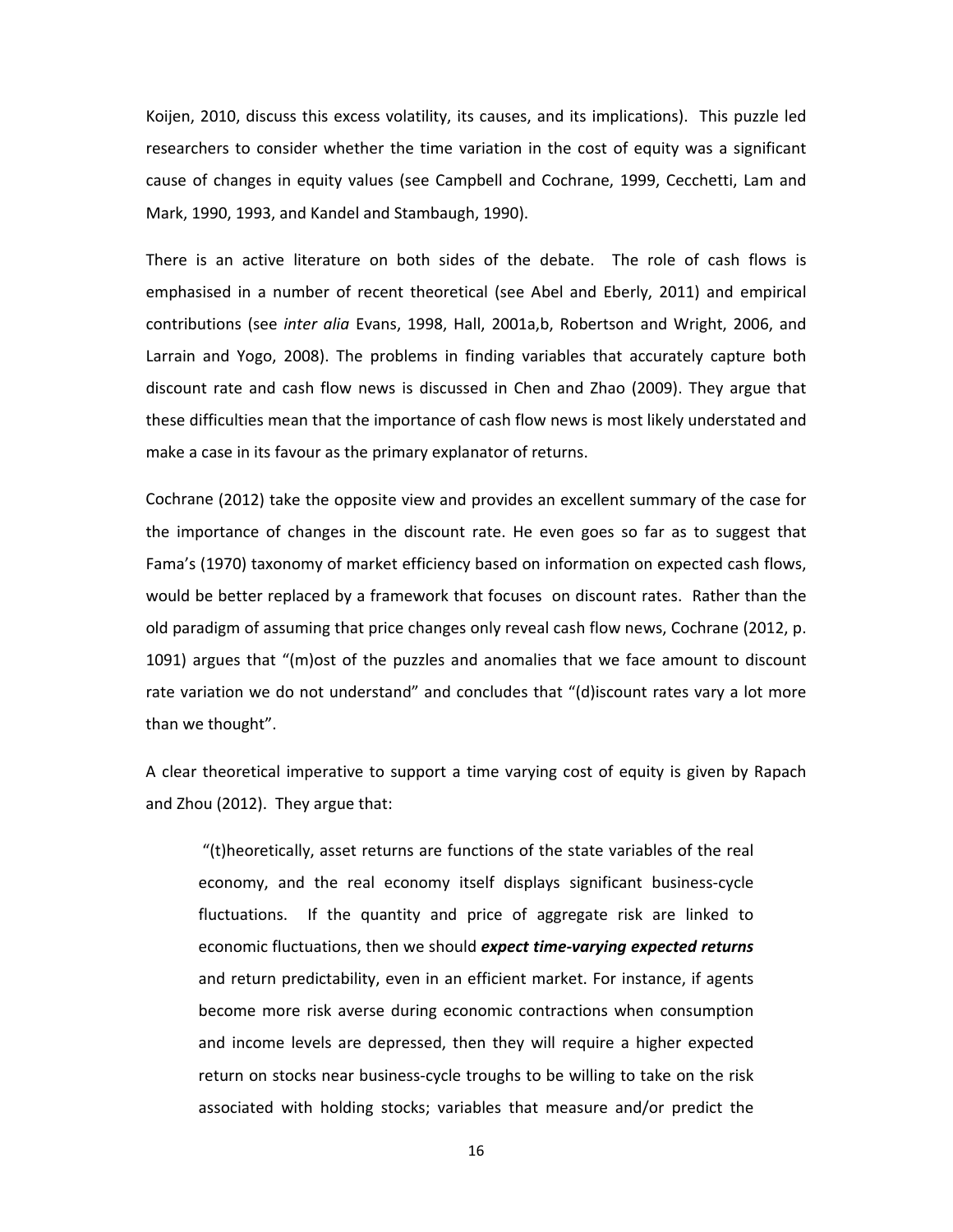state of the economy should thus help to predict returns." (p. 2, emphasis added)

Whether expected real returns time vary in this particular fashion is an open question ‐ the important point of the argument is that expected real returns are likely to vary over time with changes in the real economy. This might, for example, be as argued in the quote above because investors become more risk averse in recessions and demand higher real returns and vice-versa in booms, or it might be that observing generally low real returns in recessions investors accept that low real returns are all they can expect and vice-versa in booms.

In our opinion there may be times when it is changes in expected cash flow that largely drive changes in equity values and there may be times when it is changes in the cost of equity that largely drive changes in equity values, and it is likely that there are times when equity values change because of changes in both the expected cash flow and the cost of equity. There is little doubt that understanding the relative importance of discount rate and cash flow news in asset pricing is a crucial and unresolved issue. However, it is implausible that the overall cost of equity is a constant in either nominal or real terms.

Our conclusion is that the cost of equity varies in nominal and real terms. It would be fair to say that this is the modern, although not universal, view in the research literature and with respect to realised returns it is clearly evident in the data. Consider, for example, the plot reproduced from Wright (2012) in Section 1.1. It is clear from this plot that there is variation in real equity returns through time even after the data smoothed by using a 30 year moving average.

Our conclusion is at odds with some of the consultants who make the case for constant real returns. This alternative view reflects either an assumption as to the nature of discount rates or a conclusion based on an historical analysis of a long history of data. This view is exemplified in the following quotes from Wright (Oct, 2012):

"Both the real market cost of equity and the MRP are inherently unobservable. But of necessity regulators have to commit themselves to a particular set of *assumptions* about these unobservable magnitudes. My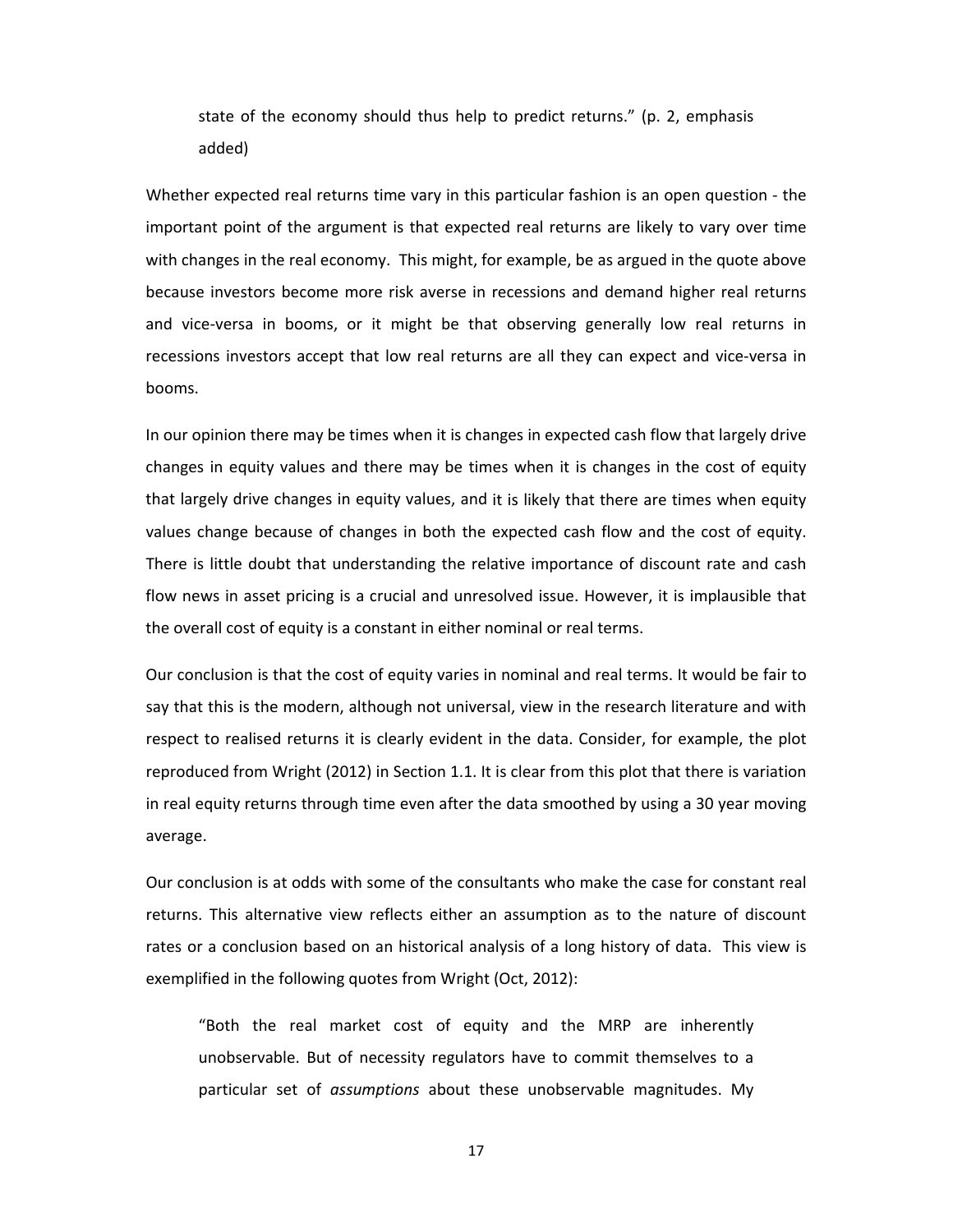view, in line with the UK regulators, is that regulators should work on the assumption that the real market cost of equity is constant. This approach is supported by quite strong evidence." (p. 2)

"Furthermore, Mason et al noted, there was strong evidence ... that the realised real aggregate stock market returns and by implication ... the expected real market return ... has been remarkably stable, both over long historical samples, and in a wide range of markets. By comparison, Mason et al also noted, there was very much weaker evidence of stability of the risk‐ free return (at any horizon), and hence of the MRP." (p. 5)

CEG (2012a), makes the case that.

"There is ... a basis for assuming that over the long term the required market return on equity will be reasonably stable. (p. 63)

Even the main proponent of a stable real return on the market is constant, Wright (Oct 2012), concedes that it is not really stable, rather he argues that it will be more stable than the MRP. Further, arguing that we have to assume one of these variables to be constant, Wright contends that it better to assume the real return on the market to be constant than to assume the MRP to be constant. However, assuming that the real return on the market is constant is not a view which is widely held. For example, Siegel (1992, 1999), whose data is used in part by Wright (Oct., 2012), supplies the evidence that real returns on equity are more stable than real returns on debt. However, he does not suggest that we switch to using a constant mean real return on equity to estimate required returns. Rather, he argues, that volatility in real bond returns over the twentieth century was driven by unanticipated inflation and this results in an upward bias in historic estimates of the MRP. Gregory (2011) makes much the same point as one of the arguments in support of his view that the regulatory rate of return in the UK has been too high. He argues that a comparison of realised bond returns unprotected from inflation with realised and equity returns that have some protection from inflation is likely to overstate the MRP.

In the context of the real return on equity and the MRP, our view is that it is better to make assumptions that approximate reality. Thus, we assume that neither the real market return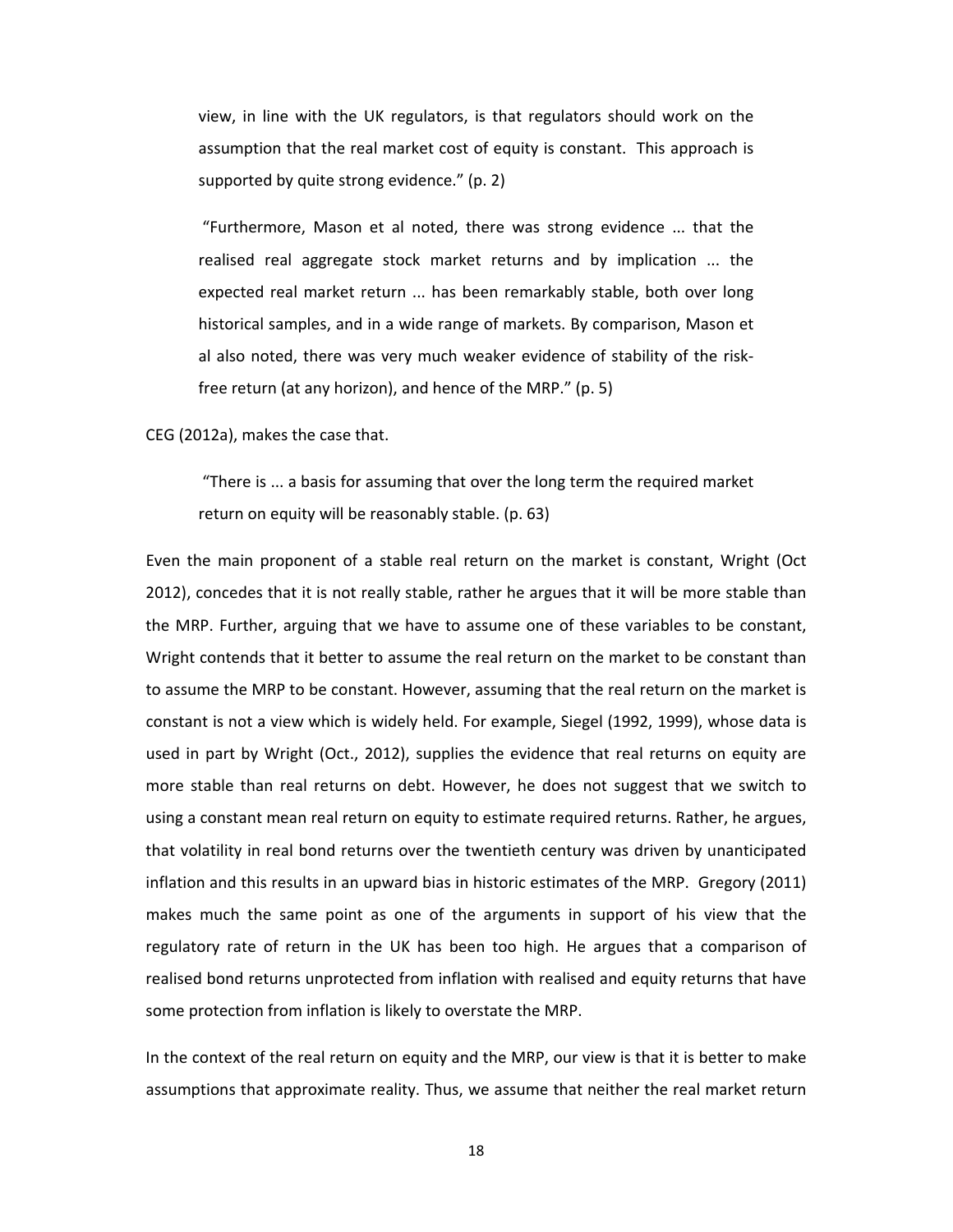nor the MRP are constant.<sup>5</sup> Consequently, if there is compelling, reliable and reasonably precise evidence that the current MRP has changed substantively then the regulatory MRP should be adjusted. The problem is in obtaining reliable and precise evidence on the magnitude of any change and ensuring it is substantive enough to overcome the imperative for stability in the parameters used in the regulatory process. For example, we think there is merit in the arguments of Siegel (1992, 2002) and Gregory (2011), discussed above, that the historic estimate of the MRP is biased upwards. Since it is not clear what the precise magnitude of the bias is, however, we do not recommend adjusting the historic estimate downwards when it is to be used as an input to determining the current regulatory MRP.

## *1.2.2 What drives changes in the cost of equity*

Recall that the cost of equity is composed of the risk free rate and the market risk premium (MRP). If the cost of equity does change over time, the next logical question is to ask what is driving this variation, ie. are the risk free rate and/or the MRP themselves constant or variable.

#### *a. The risk free rate*

There seems to be little debate over whether the risk free rate varies across time. Gregory (2012a, p. 5) for example, observed that:

"The Smithers Report is absolutely unequivocal on this point ... (t)he real risk free rate does not have a stable mean, based on both the international evidence on the cross-section of real risk free rates, and on a very long run analysis that uses Siegel's (1998) US data set."

Bernstein (1997) presents nominal and real rates of return to long run bonds (reproduced above in section 1.1) and states that the real return figure makes it clear that:

"... little credence can be attached to what anybody has to say about what the real long‐term rate of interest should be, has been, or will be in the future over the long run. No number is a representative average over this history." (p. 25)

 $5$  We discuss variation in the MRP in more detail below.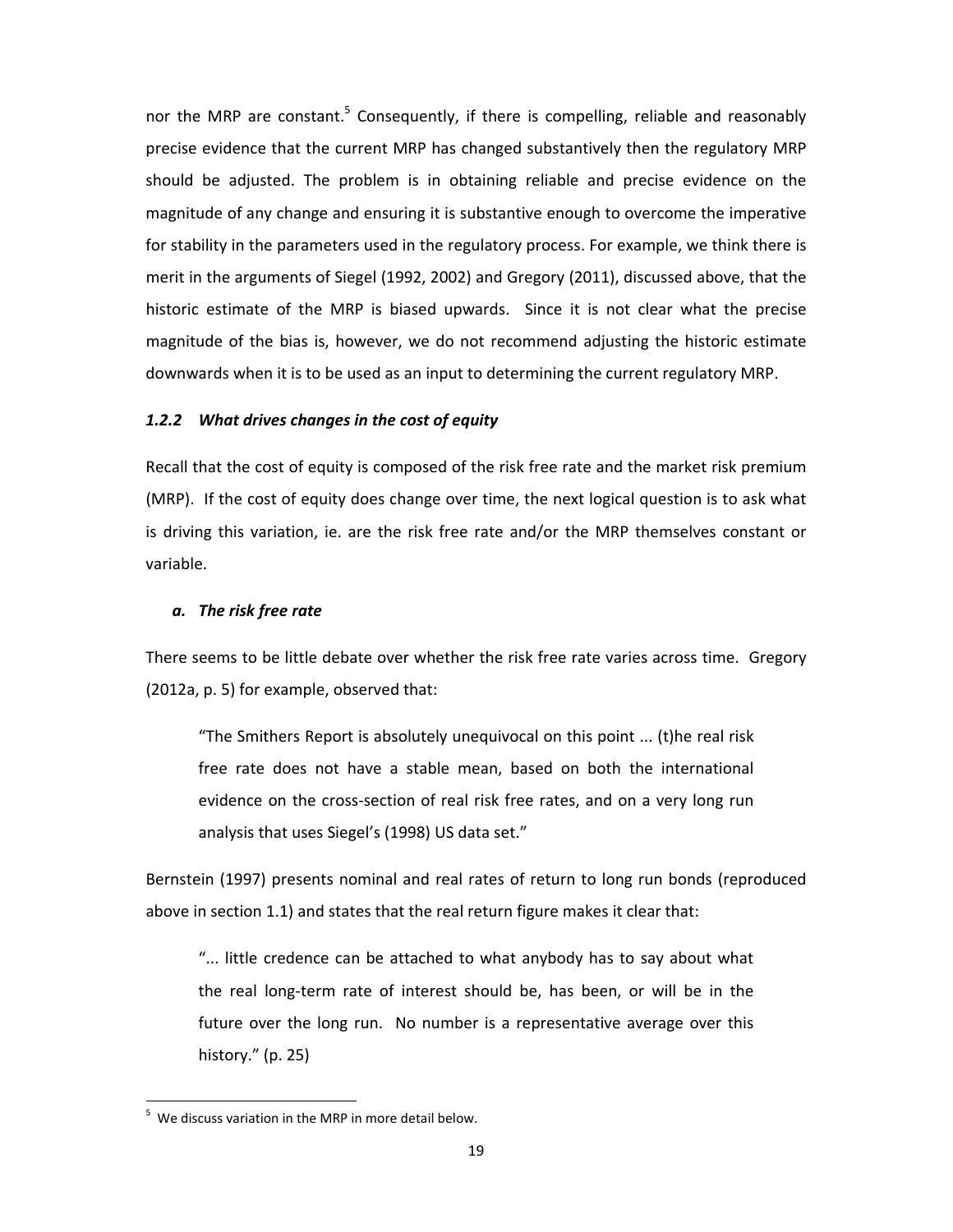In our view, there is little debate to be had over this point. Both nominal and real interest rates clearly vary over time. Exactly how and why they vary, however, is an open question.

#### *b. The market risk premium*

We have argued above that the return on equity varies through time, which it clearly does for realised returns in both nominal and real terms. We have also argued that real and nominal interest rates vary through time. Unless these variations in equity returns and interest rates are perfectly negatively correlated, which is not plausible, then it must be the case that the MRP varies through time. It is our opinion, therefore, that the MRP does vary through time, in both nominal and real terms. This is clearly the case for the realised MRP, but we also believe it to be the case for equilibrium expected MRP. Cochrane (2001, p. 460) describes the considerable uncertainty about the equity risk premium as a 'surprisingly underappreciated problem'. The difficulty is that there is no reliable way to estimate what the variation in the MRP is at a specific point in time. Hence the recommendation in our prior reports on the market risk premium that, with respect to historic data, the objective should be to estimate the unconditional mean MRP, but that this should be supplemented by triangulation and reasonableness checks using alternative approaches in determining the current MRP to be used in regulatory decisions.<sup>6</sup>

The literature on return predictability, has not yet reached a point where the unconditional mean MRP can be replaced by time-varying estimates.<sup>7</sup> A recent example of this was provided by Goyal and Welch (2008) who re‐examined the performance of variables that have been suggested by the academic literature to be good predictors of the equity premium. They find that these models typically produce poor in‐ and out‐of‐sample forecasts and are highly unstable and conclude that they would not have helped an investor to profitably time the market.

The poor forecasts reflect the difficulties of the task at hand. As we stated in McKenzie and Partington (2012, p.10):

<sup>6</sup> See McKenzie and Partington (2011) "Equity Market Risk Premium", Report to Corrs Chambers Westgarth, December, and McKenzie. M.D. and Partington, G. (2012) "Supplementary report on the MRP", February 2012.

<sup>7</sup> Papers on time-series predictability of stock returns include Campbell (1987), Campbell and Shiller (1988), Fama and French (1988), Fama and French (1989), Ferson and Harvey (1991), Keim and Stambaugh (1986) and Pesaran and Timmermann (1995).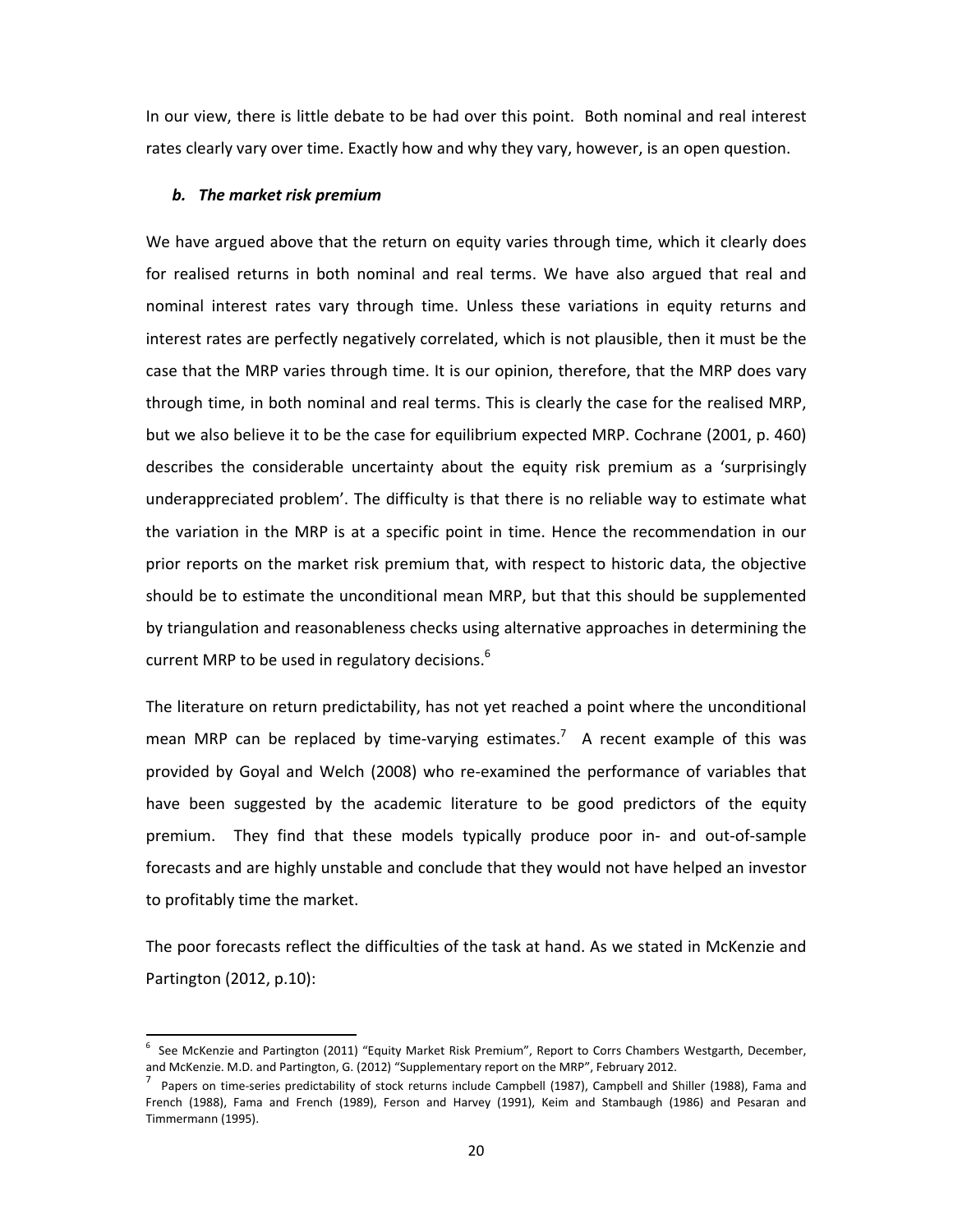"Low explanatory power is usual for equations that predict returns, but in the current case it does mean that the effect of the yield is readily offset by random variation in other factors. In other words, random variation represents most of the excess returns. It also seems that the relation is not particularly stable. A consequence of low explanatory power and instability is that the regression between yields and excess returns is unlikely to provide a reliable forecast of excess returns."

However, research is continuing on return prediction and recent literature shows more promise with respect to out‐of‐sample forecasts. For example, Pettenuzzo, Timmermann and Valkanov (2012) find that employing economically motivated constraints in the prediction model yielded substantial improvements in their forecasts of stock returns. The first constraint limits the conditional mean of the equity premium to be non‐negative. The second constraint requires the conditional Sharpe ratio $8$  to lie between zero and a predetermined upper bound. Campbell and Thompson (2008) also employ restrictions in their model to improve forecasting performance. They show that many predictive regressions beat the historical average return, once weak restrictions are imposed on the signs of coefficients and return forecasts. The out-of-sample explanatory power is small, but nonetheless is economically meaningful for investors who pick portfolios based on the mean and variance of returns.

Given that the predictability of returns is a much contested area, it is premature to adopt predictive regressions as a basis for adjusting the MRP. However, it is worthy of a watching brief.

## *1.3 What is the relationship between the risk free rate and the MRP?*

#### *1.3.1 The consultants view*

The consultants seem to be particularly enamoured with the idea that a negative relationship exists between the risk free rate and the MRP. However, the recent empirical work of Bekaert, Hoerova and Scheicher (2009) finds no evidence of a negative relationship between short term risk free rates and the equity risk premium. While, Damodoran (2012,

 $8$  The conditional Sharpe ratio is a measure of the return relative to the risk.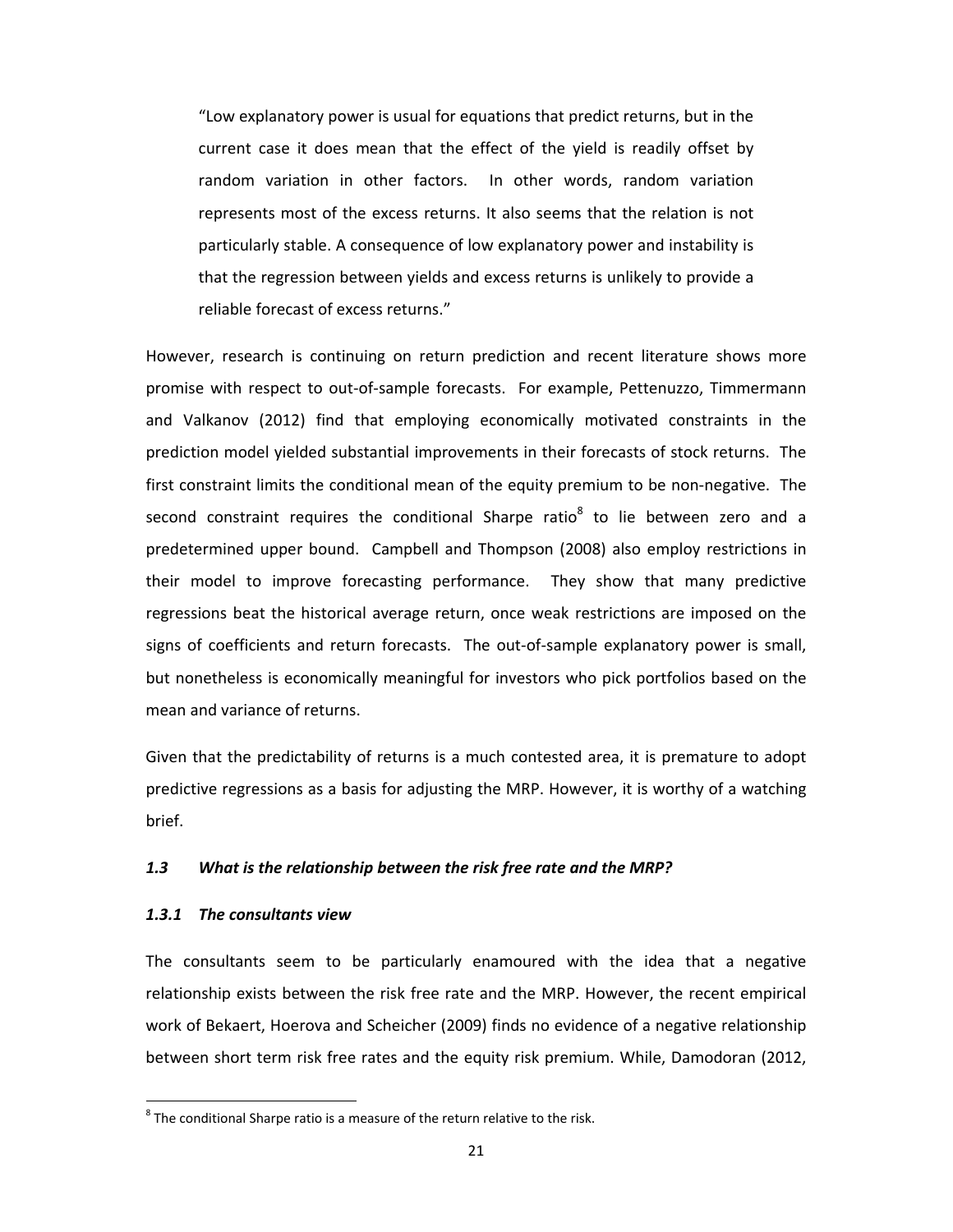p. 77 ‐ 79) points out that, "in much of valuation and corporate finance practice, we assume that the equity risk premium ... is unrelated to the level of interest rates."

The consultants' view is typically based on some combination of empirical analysis, assumption and personal preference. The following quotes are typical of the arguments being made.

NERA (2012, p. 18) "... in certain circumstances the risk free rate element has an inverse relationship with the forward looking MRP element. Such circumstances arise from the likelihood that investors' appetite for holding risky assets will fluctuate from time to time, causing the relative demand for risky – as distinct from risk free – assets to shift as aggregate investor sentiment changes."

Wright (2012, Nov, p. 2) states "... my preferred approach ... implies that, by construction, the assumed MRP moves point for point, with opposite sign, with the risk-free rate."

Wright (2012, Nov, p. 8-9) "... I cite evidence that predicted excess returns (i.e., econometric estimates of risk premia) have historically tended to be counter‐cyclical. The implication of the predictability literature is therefore that, to the extent that the expected market return does change, it typically moves counter‐cyclically, rather than pro‐cyclically."

Lally (2012, p. 7.) "Although there is nothing in finance theory that supports (or rejects) a negative relationship between the CGS rate and the MRP, a negative relationship is plausible because the market risk premium is compensation for bearing equity risk (Merton, 1980), equity risk (volatility) seems to be greatest in depressed economic conditions (French et al, 1987, Figure 1a), and the risk free rate also tends to be lowest in depressed economic conditions."

In particular, CEG (2012b, p. 8) boldly make the claim that: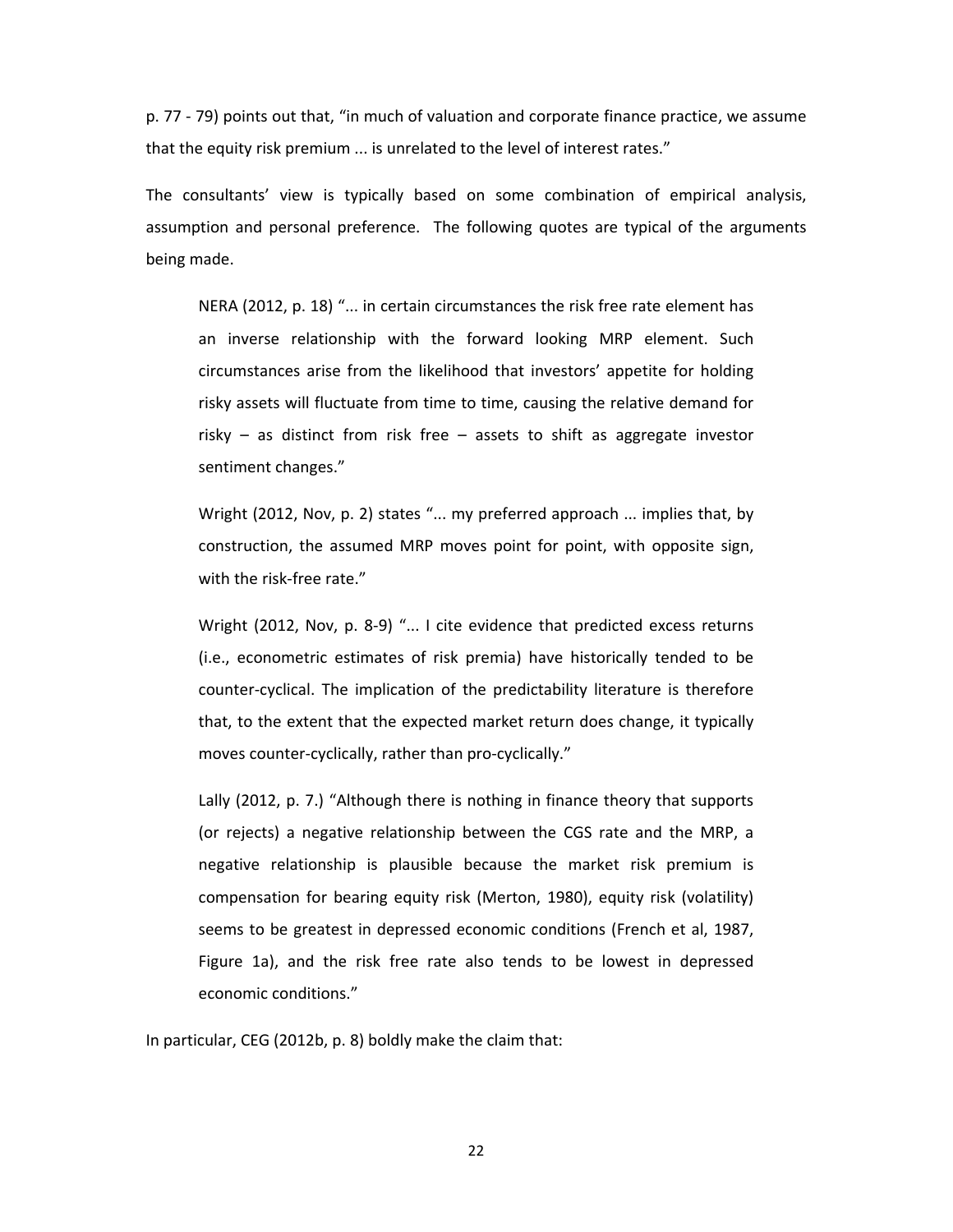"...there is a general consensus that the market risk premium tends to move in the opposite direction to the risk free rate...",

despite the fact that no such consensus exists. CEG (2012a, p. 64) exaggerates the weight of their own evidence by stating:

"I do put forward evidence that there is, in general, a negative relationship between these variables ..."

Although they do moderate this claim with the caveat:

"I do not claim to have shown that the risk free rate and the MRP are deterministically negatively related over all periods of time."

Some of the evidence that CEG use to support these claims comes from the Lettau and Ludvigson (2001) paper. Given that the weaknesses of this support for the CEG proposition have already been documented by Lally (2012, p. 7‐8), we will forgo any further discussion on this particular piece of evidence.

Other evidence used to support CEG's view can be found in CEG (2012b, p. 16), which provides a plot (reproduced below) of the average dividend yield on Australian listed equities and the corresponding yield on 10 year CGS. It is stated that, "...there has been a clear negative relationship between dividend yields and CGS yields – most noticeable in the 2008/09 financial crisis and most recently since mid 2011."



Source: Figure 7 in CEG (2012b)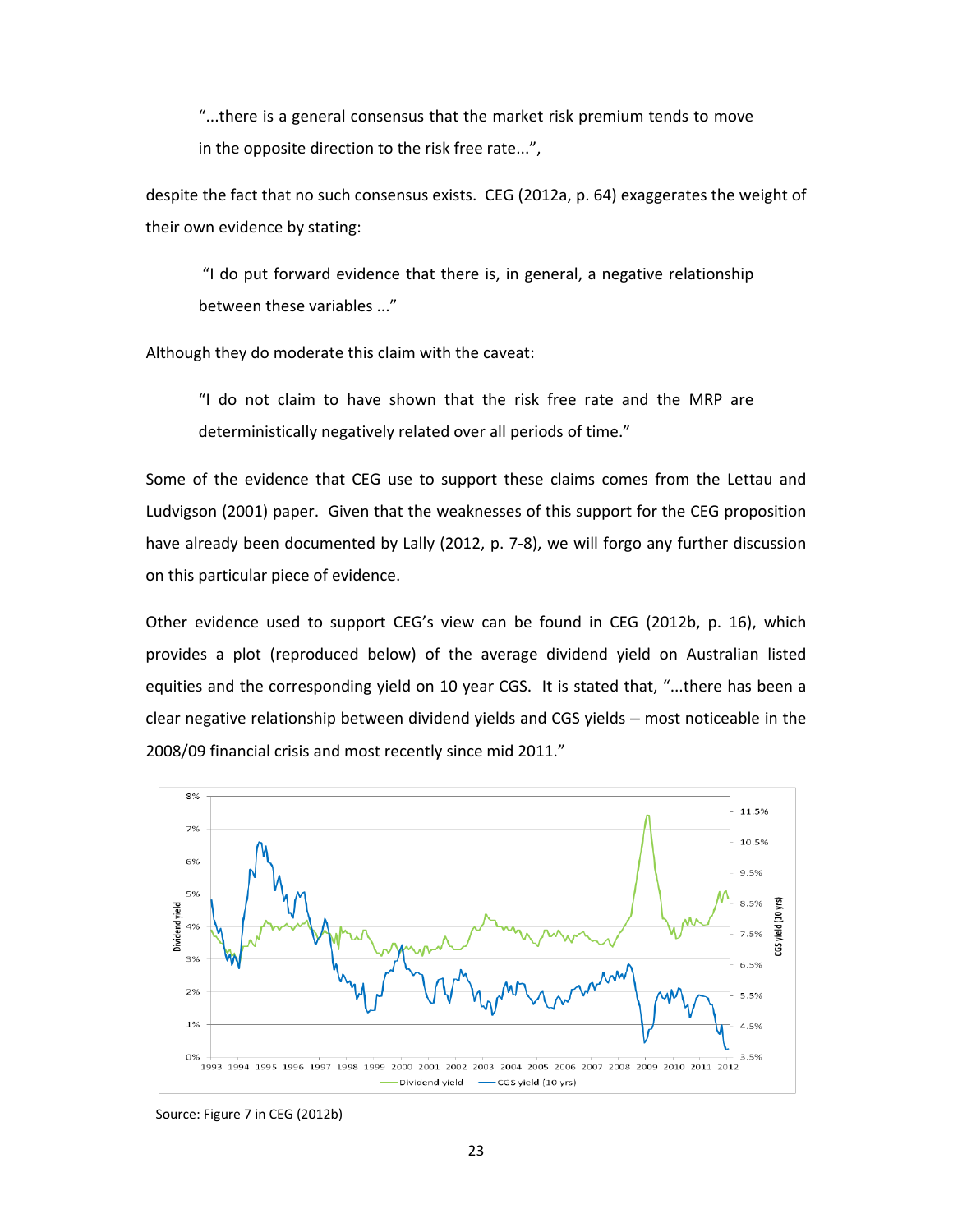To pick out a few data points that support an argument and present it as proof positive of a hypothesis hardly provides compelling evidence. Indeed it is possible to use this same data to show that, if anything, the opposite of CEG's proposition is true. To this end, the following figure presents the 10 year CGS yield from the RBA website and also shows the Australian market dividend yield for Datastream's proprietary country indices. These data are sampled at the end of each month for the period January, 1973 to December, 2012. A 12-month rolling correlation between the two series is estimated and plotted at the bottom of the figure. The choice of a 12 month window is entirely arbitrary, but the conclusion that follows is not contingent on this choice of window. The correlation information shows that the 'relationship' is positive for 256 observations (ie. 55% of the sample) and negative for observations (ie. 45% of the sample). Thus, it is unjustifed for CEG to state that a negative relationship exists as the evidence suggests that if anything the reverse case is true. Note also the rapid swings from positive to negative correlations. A relationship exhibiting this level of reversals is not an appropriate basis for making decisions in a regulatory environment where stability is a desirable attribute



Source: RBA and Datastream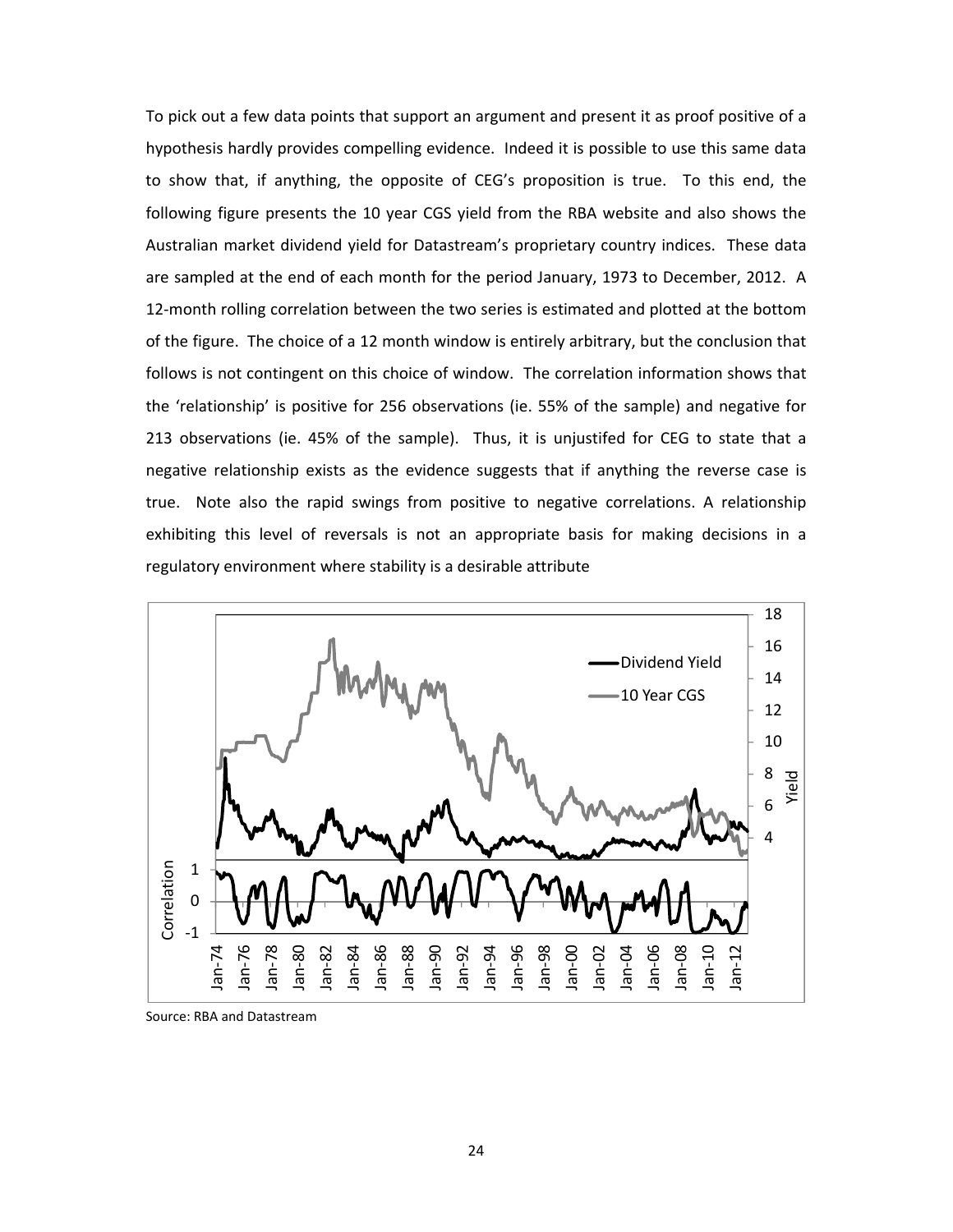The decision to use Datasteam dividend yield data in the above analysis was made so as to provide as long a sample of data as possible. To confirm the validity of this data, we can compare the Datastream data to the Bloomberg Net aggregate dividend yield estimate for the All Ordinaries index and the S&P ASX 200, which are only available since 2002. All three data series are presented in the figure below and the correlation between Datastream and the Bloomberg data is approximately 0.98.



#### *1.3.2 A broader perspective – the view of the academic literature*

## *(a) A counter‐cyclical MRP, ie. a negative relationship*

Consistent with the consultants' views, the academic literature does provide some evidence in support of a negative relationship between the market risk premium and the risk free rate.

Some of the papers supporting the counter-cyclical view are theoretical. For example, Campbell and Cochrane (1999) develop a model based on utility functions that depend on consumption and find that people become more risk averse in recessions, which leads to higher expected equity returns (other consumption based models that show a similar result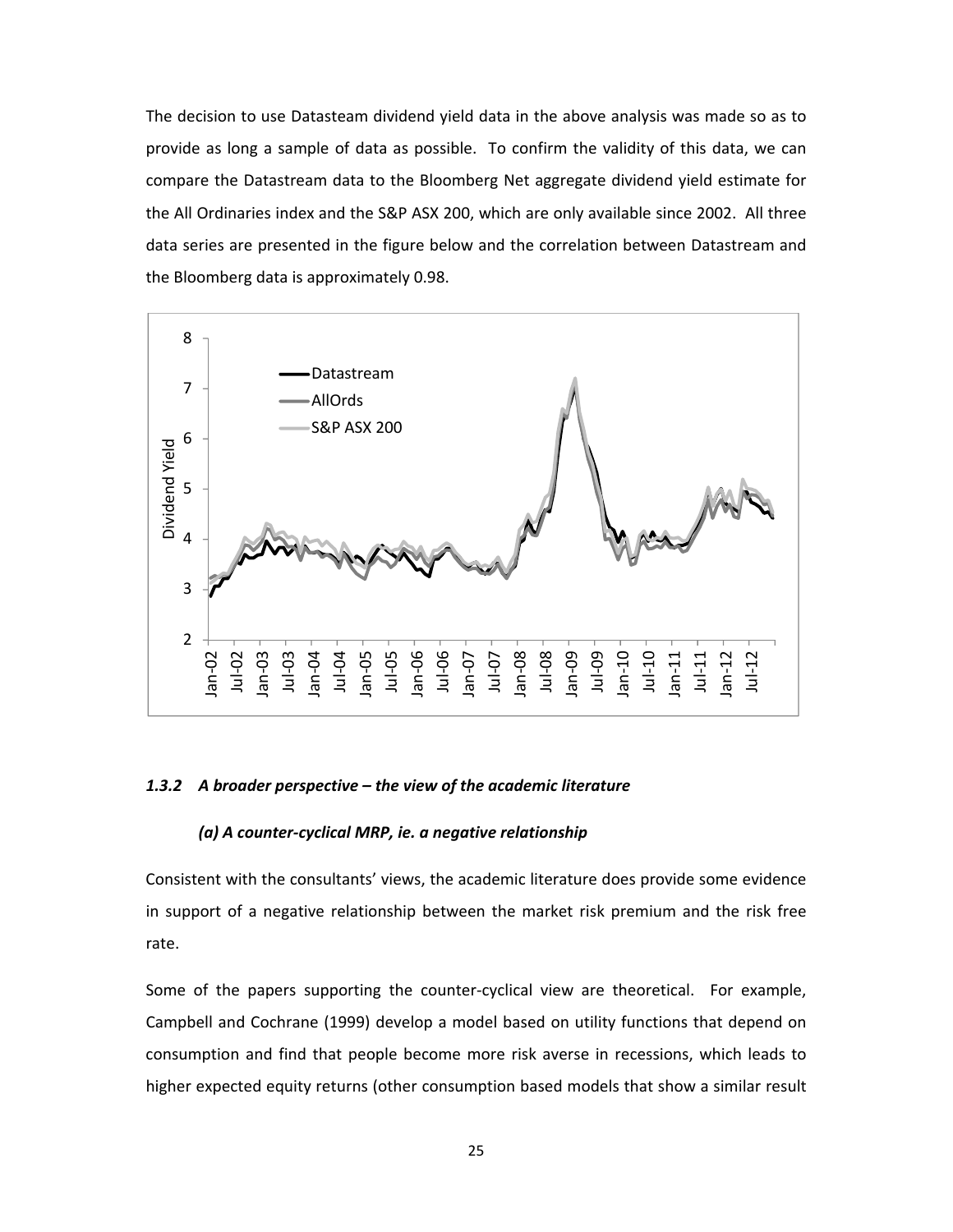include Lettau and Ludvigson, 2001, Li, 2001, Bansal and Yaron, 2004 and Bhamra, Kuehn and Strebulaev, 2010). Alternatively, other papers explicitly model time variation in the risk parameters and find evidence of counter‐cyclicality (see Menzly, Santos, and Veronesi, 2004, Bekaert, Engstrom, and Xing, 2009, Guvenen, 2009, Verdelhan, 2010, and Jouini and Napp, 2011).

A number of papers appeal to market outcomes to produce empirical evidence of counter‐ cyclicality in the MRP. For example, Harvey (1989) showed that US equity risk premia are higher at business cycle troughs than they are at peaks and the results of Li (2001) confirm these findings. Ang and Bekaert (2007) find a negative relationship between short term risk free rates and the equity risk premium. The general message of Ang and Bekaert's work, however, is that "... predictability is mainly a short-horizon, not a long-horizon phenomenon" (p.696). Their implication is that predictive regressions might help forecast market returns at say a one year horizon, but are little use at say a ten year horizon. Finally, Henkel, Martin Nardari (2011) estimate that the market risk premium is higher during recessions across a range of countries. Most interestingly, they find that the performance of aggregate return predictors is only significant in periods of economic contraction.

#### *(b) A Pro‐cyclical MRP, ie. a positive relationship*

A positive relationship between interest rates and the MRP stands in direct contrast to the evidence of the previous section. Theoretical contributions in this area come from Li (2007), who uses a variant of the consumption‐based representative agent model in Campbell and Cochrane (1999) to show that a counter‐cyclical variation of risk aversion drives a pro‐ cyclical conditional risk premium. Kim and Lee (2008) use an extended Autoregressive Conditional Heteroskedasticity (ARCH) model to study how stock returns, volatility and risk aversion change over the business cycle. Their empirical findings infer that investors become more risk‐averse during boom periods, which they confirm using a calibration of a simple equilibrium model.

Damodoran (2012) directly addresses this issue and poses the question "do equity risk premiums increase as the risk free rate increases or are they unaffected?". Through some simple empirical analysis, Damodoran (2012, p. 77 - 79) finds that there is a positive relationship between interest rates and equity risk premiums and actually goes on to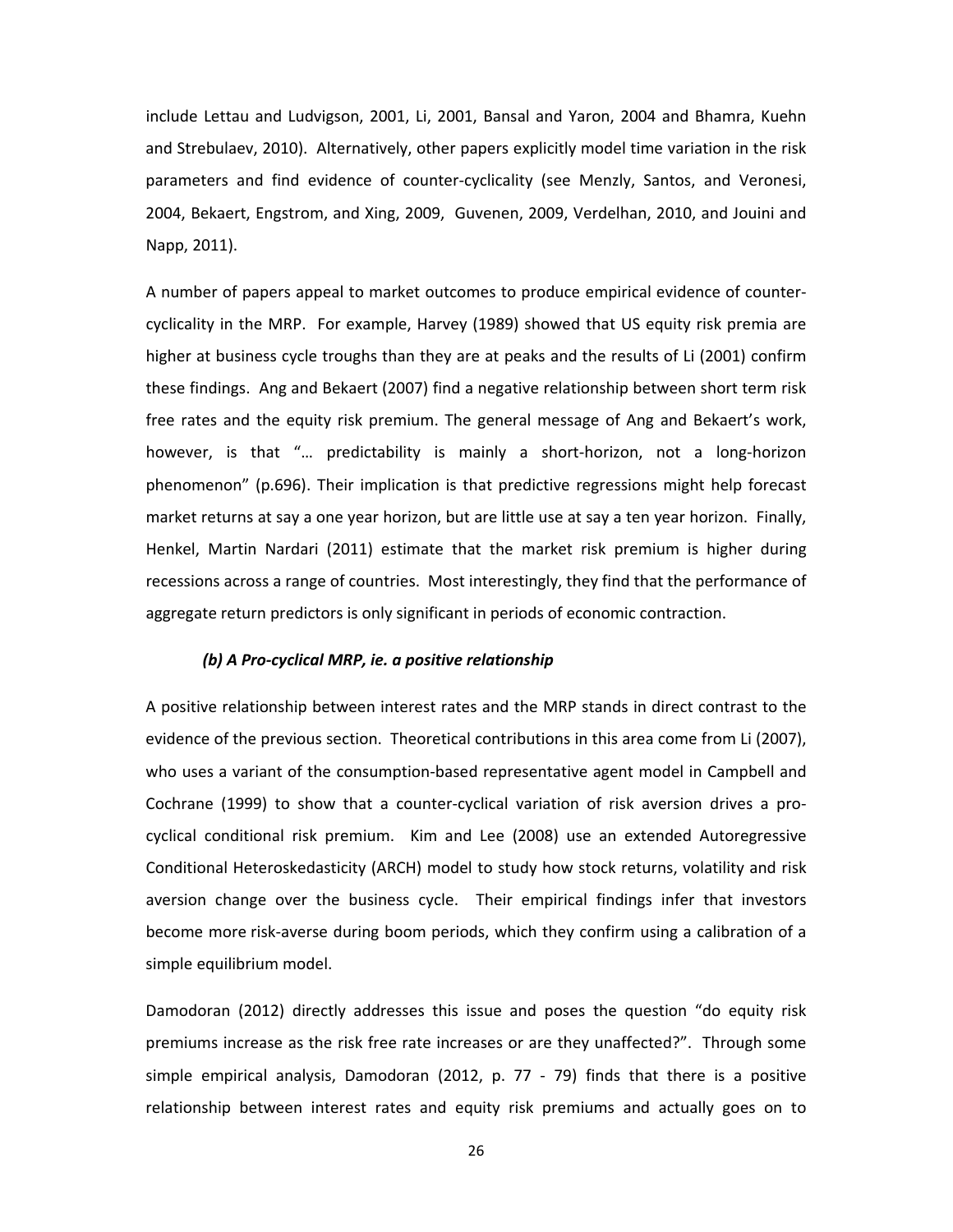suggest that equity risk premiums could be estimated using the level of interest rates. The caveat however, is that "the noise in the ratios is too high ... to develop a reliable rule of thumb", which limits the potential usefulness of this approach.

We regard the evidence of Amromin and Sharpe (2009), and the recently updated version of this paper Amromin and Sharpe (2012), as particularly relevant to this discussion. The authors use data obtained from monthly Gallup/UBS surveys from 1998‐2007 and from a special supplement to the Michigan Surveys of Consumer Attitudes from 2000-2005. This data is unique as it contains information about the revealed preferences of actual investors, rather than the mathematical outcomes of a representative agent model, or broad based conclusions from studying aggregated return information. Amromin and Sharpe show, for example, that investors expectations and portfolio choices are clearly linked. Their portfolio equity positions tend to be higher for those respondents that anticipate higher expected returns, or lower uncertainty. Of particular relevance in the current context, is the finding that when investors believe macroeconomic conditions are more expansionary, they tend to expect both higher returns and lower volatility. This result directly challenges the canonical view that expected returns on stocks rise during recessions to compensate household investors for increased exposure or sensitivity to macroeconomic risks.

A recent contribution from the behavioural finance literature by Greenwood and Shleifer (2013) provides further evidence of a pro-cyclical relationship. In this paper the authors analyse a long history of investor expectations of future stock market returns over the period 1963 to 2011. They find that investor expectations are highly positively correlated with past stock returns and the level of the stock market. Greenwood provided an intuitive interpretation of these results in an interview with the Wall Street Journal – "Find any survey that you can get your hands on, and they will all tell you the same thing. When prices are high and stock markets perform well, investors expect it to continue going up". $9$ 

The evidence from surveying managers also indicates that there is a positive correlation between the expected equity risk premium and real interest rates (see Graham and Harvey,

 $9$  Light, J. (2013) "Wealth Manager: Is All This Stock Market Optimism a Red Flag?" Wall Street Journal, 19 January, available at online.wsj.com/article/SB10001424127887323783704578247790148637234.html. Further See also Gavyn Davies Financial Times Blog (blogs.ft.com/gavyndavies/2013/01/20/are‐we‐seeing‐the‐ great-rotation-from-bonds-to-stocks/) and a recent article in the Economist magazine (www.economist.com/blogs/freeexchange/2013/01/investing) for market commentary on this article.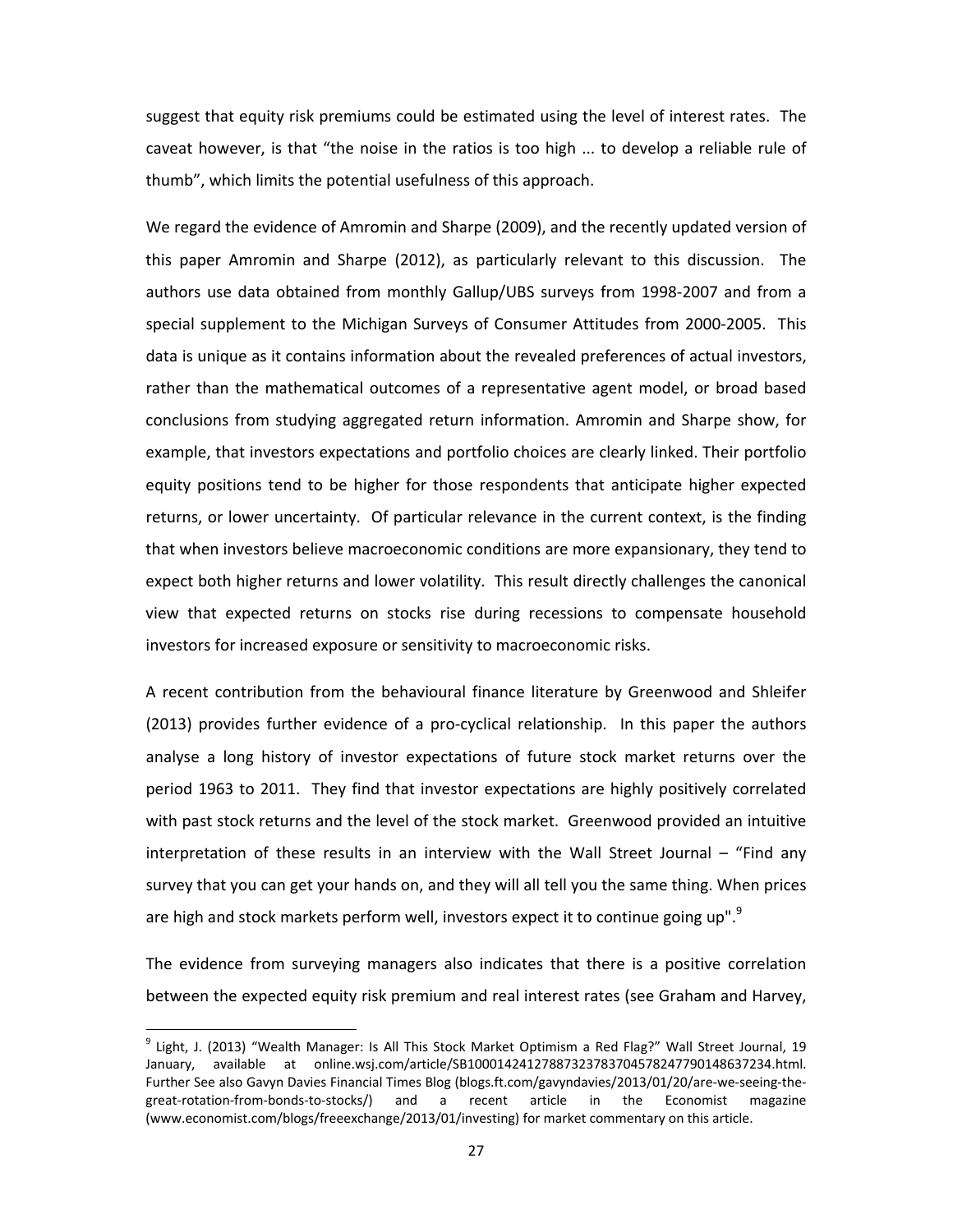2005). However, the post GFC evidence for this relationship is weaker (see Graham and Harvey, 2010).

Prior to closing this discussion of the research literature, we should point out that it is entirely possible that the relationship between the market risk premium and the risk free rate could be either pro- or counter-cyclical and that this relationship may even oscillate over time. For example, De Paoli and Zabczyk (2009) shows that the MRP can be either pro‐ or counter‐cyclical and investors' assessment of future prospects is crucial in determining its behaviour. Under their model, if agents believe that changes in economic conditions are persistent, the risk premia is likely to be counter‐cyclical.

Based on the foregoing discussion, we conclude that the relation between the MRP and the level of interest rates is an open question and that the relation, if any, is not sufficiently well established to form the basis for a regulatory adjustment to the MRP. Finally we raise a question. If it is the case that when interests go down the MRP goes up, the corollary is that when interest rates go up the MRP goes down. We wonder if during the period that government bond rates were about 14% or 15% the consultants would have argued for a negative risk premium and if they had, would this view have been accepted by the regulated businesses?

#### *1.4 Real versus Nominal*

In general, we do not favour working with real rates of return. To do so, just adds another dimension of difficulty to the return measurement task as we have to estimate what adjustments to make to nominal returns for the effect of inflation. This requires us to decide on both the magnitude of inflation and how the inflation adjustment to returns should be made.<sup>10</sup>

Of course, it is easier to observe what past inflation has been than it is to estimate what it will be in the future. However, even measuring past inflation has its challenges and in long time series there is the added complication that the basis for measuring inflation changes

 $10$  Of course, we still have to provide nominal estimates of cash flows for use with the nominal discount rates, so we need explicit or implicit forecasts of the inflation rate. One advantage of adjusting the cash flows is that not all cash flows inflate at the same rate, whereas adjusting the discount rate to a real rate implicitly assumes that they do.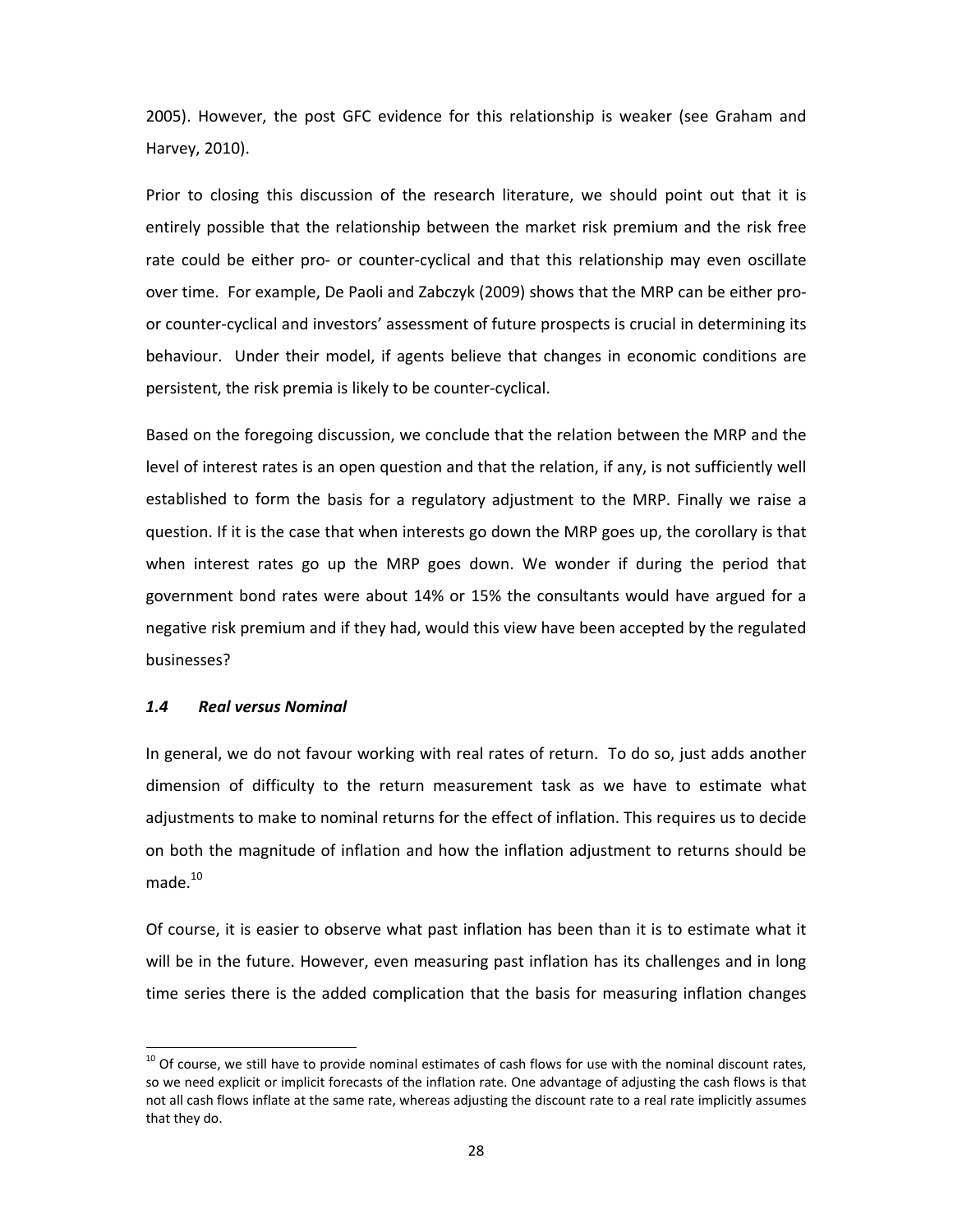over time. This is particularly true recently, where we have seen changes in the method of inflation measurement that distort the inflation estimate (see shadowstats.com, which provides a measure of inflation using a consistent definition).

Even supposing that we had perfect measures of inflation there remains the issue of how we use these estimates to adjust rates of return. A common practice is to subtract the rate of inflation from the return on the asset as an approximation to adjusting for inflation according to the Fisher equation. The Fisher equation is the most popular representation of the relation between nominal rates of return, real rates of return and inflation. The Fisher equation computes the nominal rate of return by compounding the real rate of return at the expected rate of inflation. However, there is by no means universal agreement that the Fisher equation provides the correct relation between the expected values of these variables. Furthermore, it is clear that the relation between realised equity returns and realised inflation is rather more complicated than the Fisher equation predicts.

By way of example, Cox, Ingersoll and Ross (1985) present theoretical evidence that inflation (and also interest) rate volatility depends on its level. Chan, Karolyi, Longstaff and Saunders (1991) provide empirical evidence that interest rate volatility clusters over time and depends on the level of interest rates. Gray (1996) provides further evidence of such non‐linearity and level dependence in a regime switching model. Henry, Olekalns and Suardi (2007) document such levels effects in inflation. Taken together, this literature suggests that as interest and inflation rates rise, they become mode volatile.

In these circumstances, the usual approximation used to obtain estimated real rates of return will be unreliable. The actual Fisher relationship is:

$$
(1 + R) = (1 + r) (1 + \pi^e)
$$

A commonly used approximation defines the nominal yield (*R*) as the real yield (*r*) plus expected inflation ( $\pi^e$ ), ie.:

$$
R=r+\pi^e
$$

However, this approximation relies on the the assumption that the cross product term  $r\pi<sup>e</sup>$ is zero. In low inflation environments, this approximation is likely to hold. However when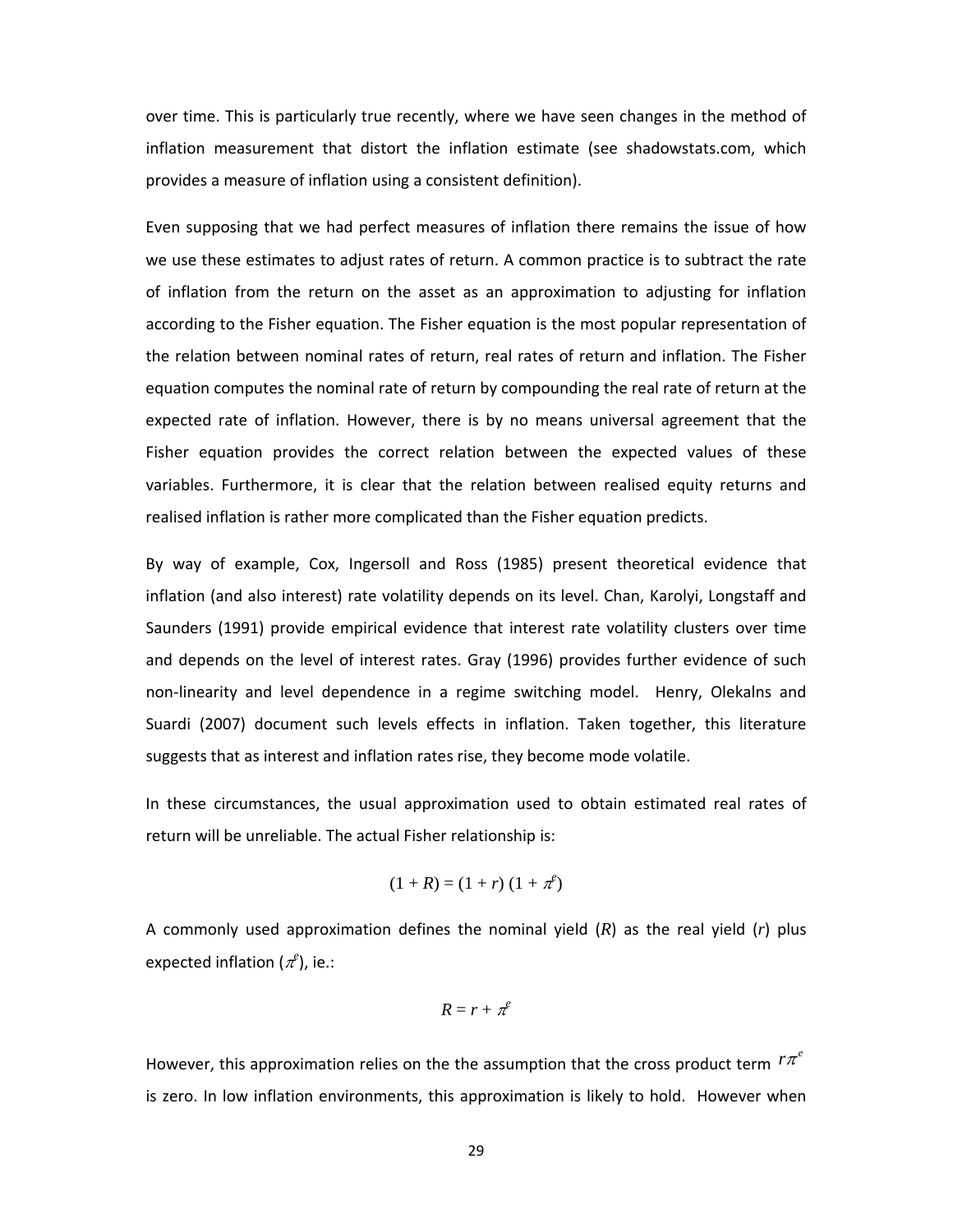inflation is high the approximation is unlikely to hold as the cross product term deviates significantly from zero. This provides us with several issues to deal with in extracting accurate estimates of the real return. Firstly, the commonly used approximation to the Fisher relationship is unlikely to be valid in all cases. Secondly, the inflation and nominal interest rate series are prone to become more volatile as the levels of the series rise. Third, inaccuracies and revisions in the measurement of price indices used to construct inflation make construction of inflation expectations a difficult task. Thus, even if we had the correct model, correctly applied, there are still questions over the inputs to the model.

To summarise, in our opinion getting long series of bond and stock prices is error prone enough, without overlaying them with inflation estimates that also contain error and an uncertain adjustment process. We also note that both casual observation $^{11}$  and survey evidence, Bishop (2009), suggest that the use of nominal rates of return tends to be dominant in financial practice.

**2. Critically evaluate whether the AER's approach to determining the cost of equity is internally consistent and whether it is consistent with the CAPM. Advise on whether the AER's approach to estimating the cost of equity (by using a prevailing risk free rate and a 6% MRP) is reasonable in current market conditions. In particular:** 

Conceptually, we interpret the AER's approach as combining an estimate of the current risk free rate with an estimate of the current market risk premium and this is both an internally consistent approach and consistent with finance theory. In working out the weighted average cost of capital finance theory prescribes using current market values for required returns. In turn the current market return on equity, as given by the CAPM, requires estimates of the current risk free rate and the current market risk premium. The current risk free rate is readily estimated as the current yield on CGS of appropriate maturity.

Estimating the current market risk premium, however, presents a problem as there is no reliable way to identify exactly what it is. In other words, there is an unknown distribution of possible current market risk premiums about the mean. In such a situation the mean of the distribution is the optimal estimate of the current market risk premium.<sup>12</sup> This underpins

<sup>&</sup>lt;sup>11</sup> For example, most bonds offer nominal interest rates.

 $12$  Optimal in this context means the estimate with the smallest average error.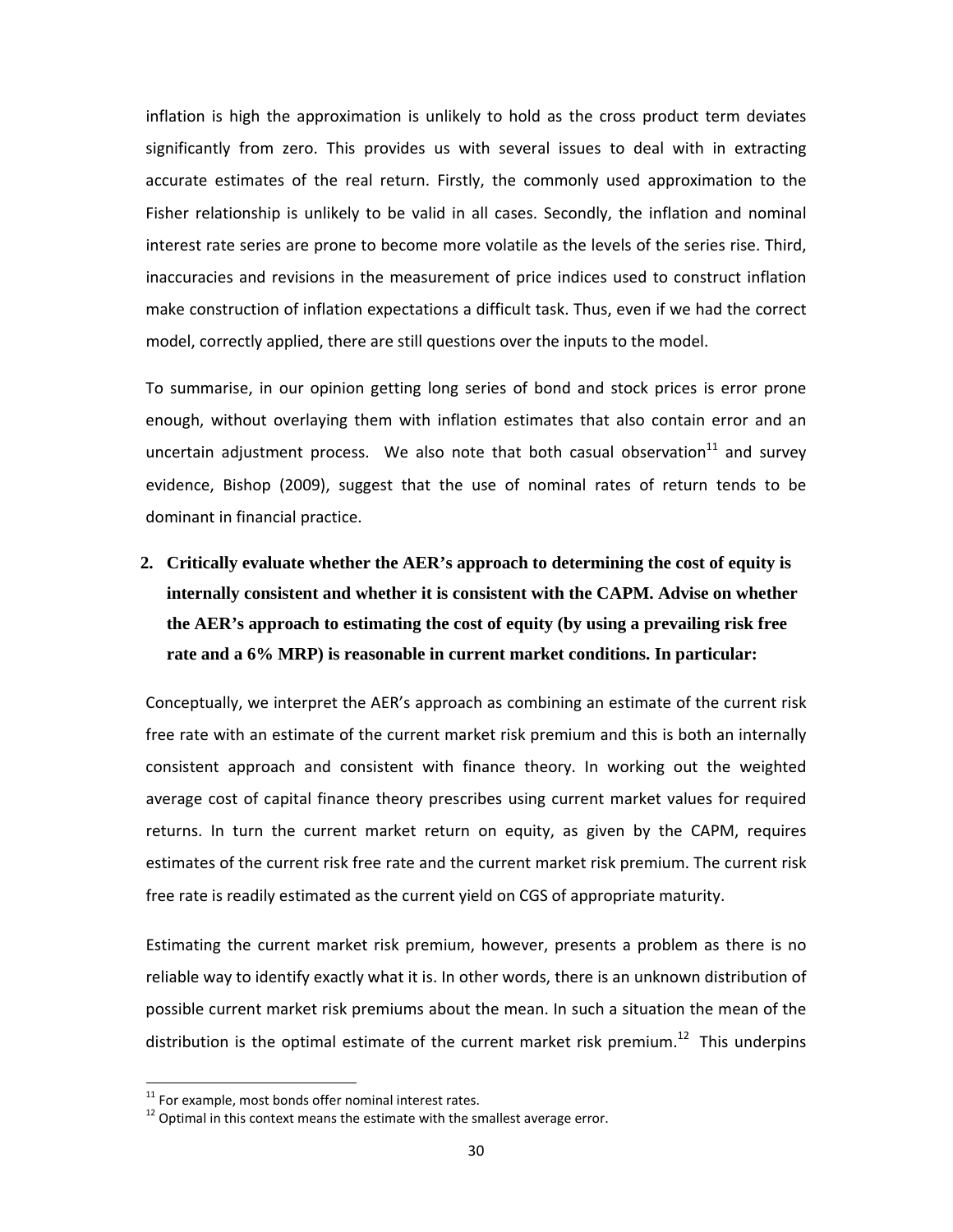the AER's approach – essentially, the AER uses an estimate of the unconditional mean, triangulated with other evidence, as the estimate of the current market risk premium. In our view there needs to be reliable, compelling and reasonably precise evidence that the current market risk premium deviates significantly from the unconditional mean before an alternative estimate is used.

The argument of the consultants that the AER approach mixes current and historic estimates of the risk-free rate in the CAPM and the consultants' insistence that whatever is used as the estimate of the current risk free rate should also be used to estimate the market risk premium, rather misses the point. What matters is getting the best estimate of the current risk free rate and the best estimate of the current market risk premium. Using the same estimate of the risk free rate for both provides no assurance whatsoever that the best estimates will be obtained. Such 'consistency' may simply result in giving consistently the wrong estimate. In particular, using a historic average of yields on government bonds as an estimate of the current risk free rate will clearly not provide the best estimate of the current risk free rate. We further note that demanding so called consistency in the risk free rates in the CAPM, may generate a clear inconsistency with the determination of the cost of debt in the WACC.

The consultants' argument also misses the point that the 6% MRP as used by the AER is not just a choice based on the historic average of the MRP. Rather, it is based upon a broader set of evidence such as that reviewed in McKenzie and Partington (2011), who discussed historical, utility‐based, survey based, and implied estimates of the equity market risk premium. Each presents its own unique set of challenges and possesses its own limitations. On balance, McKenzie and Partington (2011), conclude that there is little compelling evidence to deviate from the long standing regulatory consensus of an equity market risk premium of 6%.

# **a. Do you consider that the current yield on 10 year CGS is a reasonable estimate of the 10 year forward looking RFR? Explain your position.**

We consider that the current yield on 10 year CGS is a reasonable estimate of the 10 year forward looking RFR. It is possible to invest at this rate at the current point in time. Thus, it is the natural benchmark with which to compare other investments over a ten year horizon.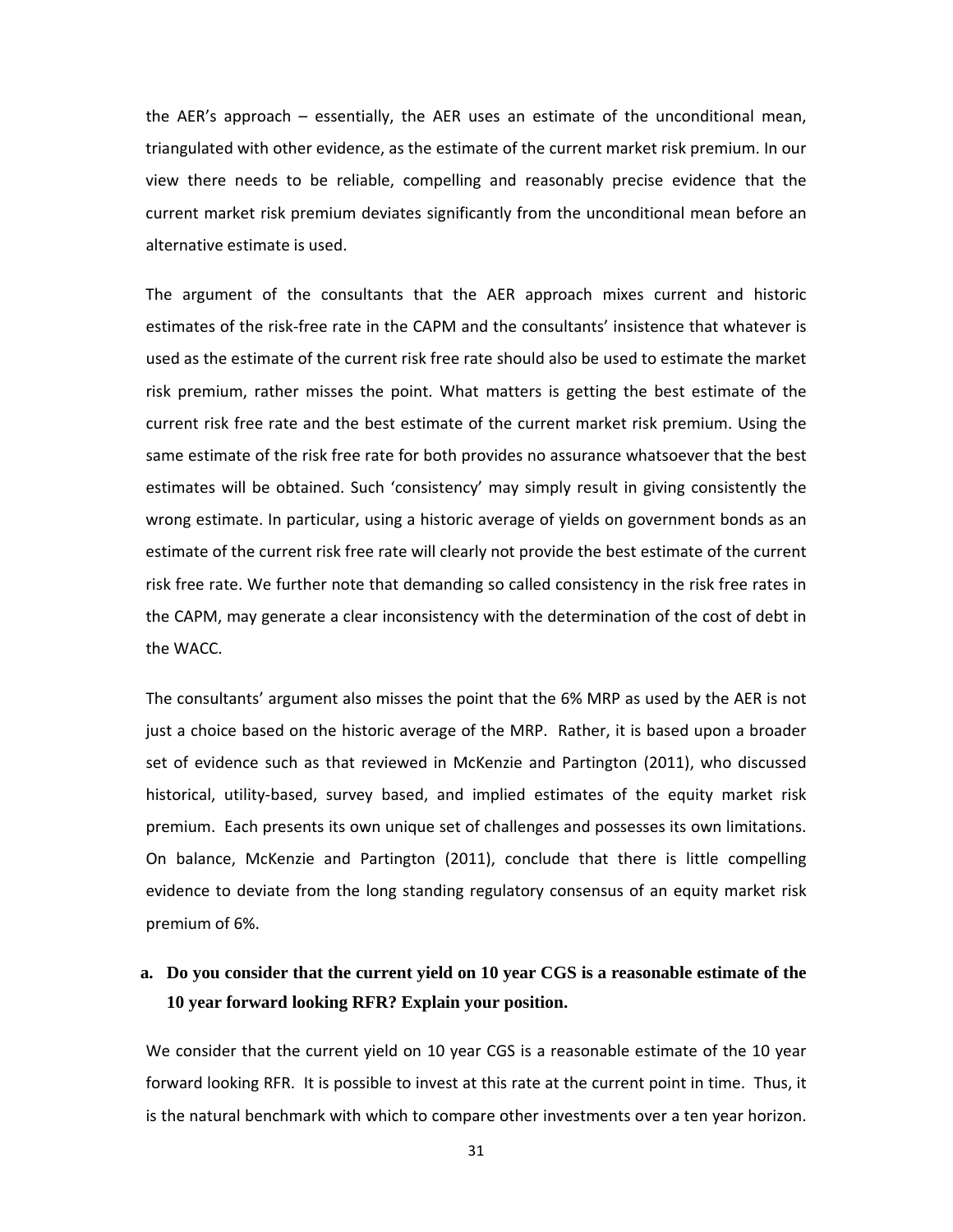We note that this rate is likely to be a slight overestimate of the return on a truly risk-free asset since the return on CGS is not perfectly risk free. However, the use of CGS as a proxy for the risk free rate is widely accepted in the academic literature. Furthermore, the approach used by the AER in respect of the use of the current CGS 10 year bond yield is consistent with that used by expert valuers, see Bishop (2009).

# **b. Do you consider that a 6 per cent MRP is a reasonable estimate of the 10 year forward looking market risk premium? Explain your position.**

We consider that 6% is a reasonable estimate of the market risk premium. A detailed explanation for our reasoning behind this conclusion may be found in McKenzie and Partington (2011) and McKenzie and Partington (2012).

# **3. If the AER's approach is internally inconsistent or unreasonable in current market conditions, recommend the best alternative value or methodology for the risk free rate and /or MRP.**

We regard the AER's approach as reasonable. We would however, like to reiterate the point made in our previous report that, although a number of different methods to estimate the equity market risk premium exist, each presents its own unique set of challenges and possesses its own limitations. As such, it is difficult to make an uncontested argument for the superiority of one method over another. Thus, we argue that it is important to triangulate across the each of the various methods when deciding on the final estimate of the MRP.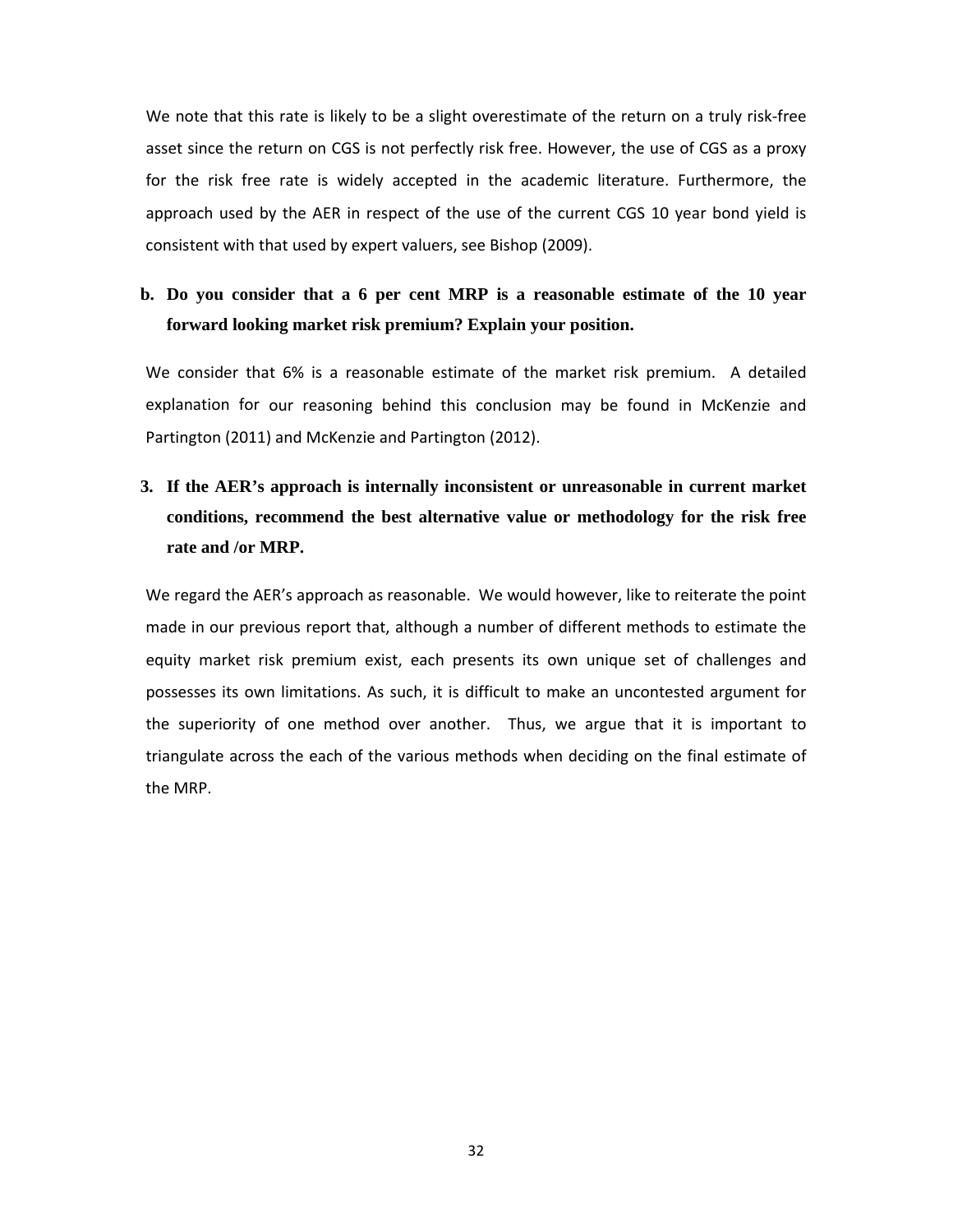# **Bibliography**

Abel, A. B. and Eberly, J. C. (2011) "How Q and cash flow affect investment without frictions: An analytic explanation", Review of Economic Studies, 78, 1179–1200.

Amromin, G. and Sharpe, S.A. (2009) "Expectations of risk and return among household investors: Are their Sharpe ratios countercyclical?", Working paper.

Amromin, G. and Sharpe, S.A. (2012) "From the Horse's Mouth: How do Investor Expectations of Risk and Return Vary with Economic Conditions?", Federal Reserve Bank of Chicago Working Paper, WP 2012‐08

Ang, A. and Bekaert (2007) "Stock Return Predictability: Is it there?", Review of Financial Studies, 20, 651‐701.

Bansal, R and Yaron, A (2004), "Risks for the long run: a potential resolution of asset pricing puzzles", Journal of Finance, 59, , 1,481‐1509.

Bekaert, G., Engstrom, E. and Xing, Y. (2009) "Risk, uncertainty, and asset prices", Journal of Financial Economics, 91, 59–82.

Bekaert, G. Hoerova, M. and Scheicher, M. (2009) "What Do Asset Prices Have to Say About Risk Appetite and Uncertainty?" European Central Bank, Working Paper Series, No. 1037, March.

Bernstein, P. (1997) "What Rate of Return Can You Reasonably Expect... or What Can the Long Run Tell Us about the Short Run?", Financial Analysts Journal, March/April.

Bhamra, H.S., Kuehn, L‐A. and Strebulaev, I.A. (2010) "The Levered Equity Risk Premium and Credit Spreads: A Unified Framework", Review of Financial Studies, (23), 645 – 703.

Bishop, S. (2009) "IERs a Conservative and Consistent Approach to WACC Estimation by Valuers", Value Advisor Associates.

Brailsford, T. J., Handley, J. C. and Maheswaran, K. (2008) "Re‐examination of the historical equity risk premium in Australia", Accounting and Finance, 48, 73–97.

Brailsford, T. J., Handley, J. C. and Maheswaran, K. (2012) "The historical equity risk premium in Australia: post‐GFC and 128 years of data", Accounting and Finance, 52, 237– 247.

Campbell, J.Y. (1987) "Stock Returns and the Term Structure", Journal of Financial Economics, 18, 3 ‐ 37.

Campbell, J. Y. (1991) "A variance decomposition for stock returns", Economic Journal, 101, 157–179.

Campbell, J.Y. (1996) "Consumption and the stock market: interpreting international evidence", Swedish Economic Policy Review, 3, 251–299.

Campbell, J.Y. and Cochrane, J.H. (1999) "By Force of Habit: A Consumption‐Based Explanation of Aggregate Stock Market Behaviour", Journal of Political Economy, 107, 205‐ 51.

Campbell, J.Y. and Shiller, R. (1988) "The Dividend‐Price Ratio and Expectations of Future Dividends and Discount Factor", Review of Financial Studies, (1), 195–228.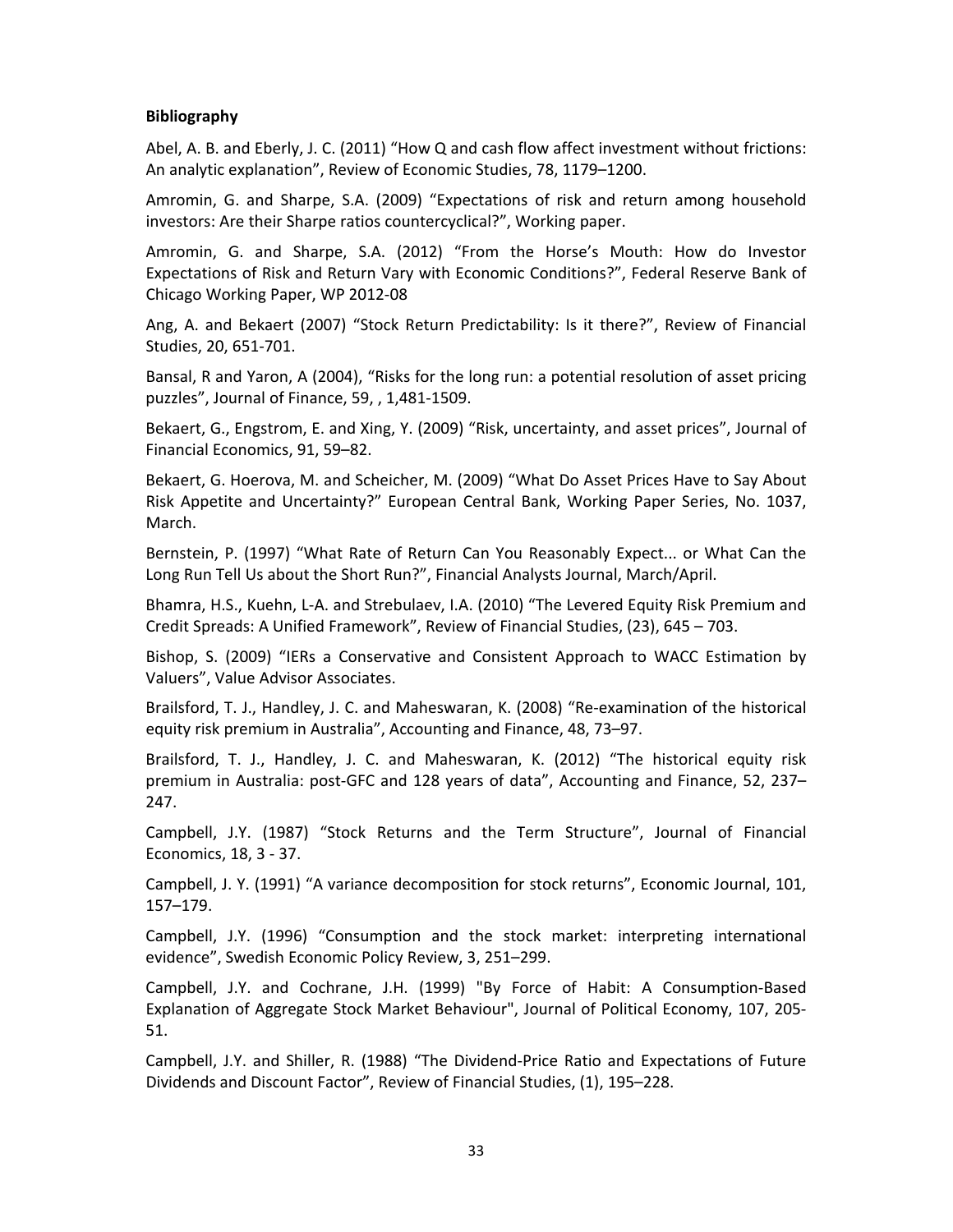Campbell, J.Y. and Thompson, S.B. (2008) "Predicting Excess Stock Returns Out of Sample: Can Anything Beat the Historical Average?", Review of Financial Studies, 21, 1509 – 1531.

Cecchetti, S.G.,, Lam, P‐S and Mark, N.C. (1990) "Mean Reversion in Equilibrium Asset Prices", American Economic Review, 80, 398 – 418.

Cecchetti, S.G., Lam, P‐S and Mark, N.C. (1993) "The equity premium and the risk‐free rate: Matching the moments", Journal of Monetary Economics, 31, 21 ‐ 45.

CEG (2012a) "Response to AER Vic gas draft decisions: Internal consistency of MRP and risk free rate", November.

CEG (2012b) "Internal consistency of risk free rate and MRP in the CAPM", March.

Chan, K. C., Karolyi, G. A., Longstaff, F. A. and Sanders, A. B. (1992) "An Empirical Comparison of Alternative Models of the Short‐Term Interest Rate", Journal of Finance, 47, 1209–1227.

Chen, L. and Zhao, X. (2009) "Return decomposition", Review of Financial Studies, 22, 5213 ‐ ‐ 5249.

Cochrane, J.H. (1992) "Explaining the variance of price‐dividend ratios", Review of Financial Studies, 5, 243–280.

Cochrane, J. H. (2001) "Asset Pricing", Princeton University Press.

Cochrane, J.C. (2008) "The Dog That Did Not Bark: A Defence of Return Predictability", Review of Financial Studies, 21, 1533 – 1575.

Cochrane, J.H. (2012) "Presidential Address: Discount Rates", Journal of Finance, 66 (4), 1047 – 1108.

Cox, J.C., Ingersoll, J.E. and Ross, S.A. (1995) "A Theory of the Term Structure of Interest Rates", Econometrica, 53, 385‐407.

Damodoran, A. (2012) "Equity Risk Premiums (ERP): Determinants, Estimation and Implications – The 2012 Edition", Working Paper.

De Paoli and Zabczyk (2009) "Why do risk premia vary over time? A theoretical investigation under habit Formation", Bank of England Working Paper No. 361, February.

Dimson, Marsh and Staunton (2009) Credit Suisse Global Investment Returns Yearbook.

Dimson, Marsh and Staunton (2012) Credit Suisse Global Investment Returns Yearbook.

Evans, M. (1998) "Dividend variability and stock market swings", Review of Economic Studies, 65, 711–740.

Fama, E.F., 1970, Efficient capital markets: A review of theory and empirical work, Journal of Finance, 25, 383–417.

Fama, E.F. and French, K.R. (1988) "Dividend yields and expected stock returns", Journal of Financial Economics, 22, 3–25.

Fama, E.F. and French, K.R. (1989) "Business conditions and expected returns on stocks and bonds", Journal of Financial Economics, 25, 23–49.

Ferson, W.E. and Harvey, C.R. (1991) "The variation of economic risk premiums", Journal of Political Economy, 99, 385 – 415.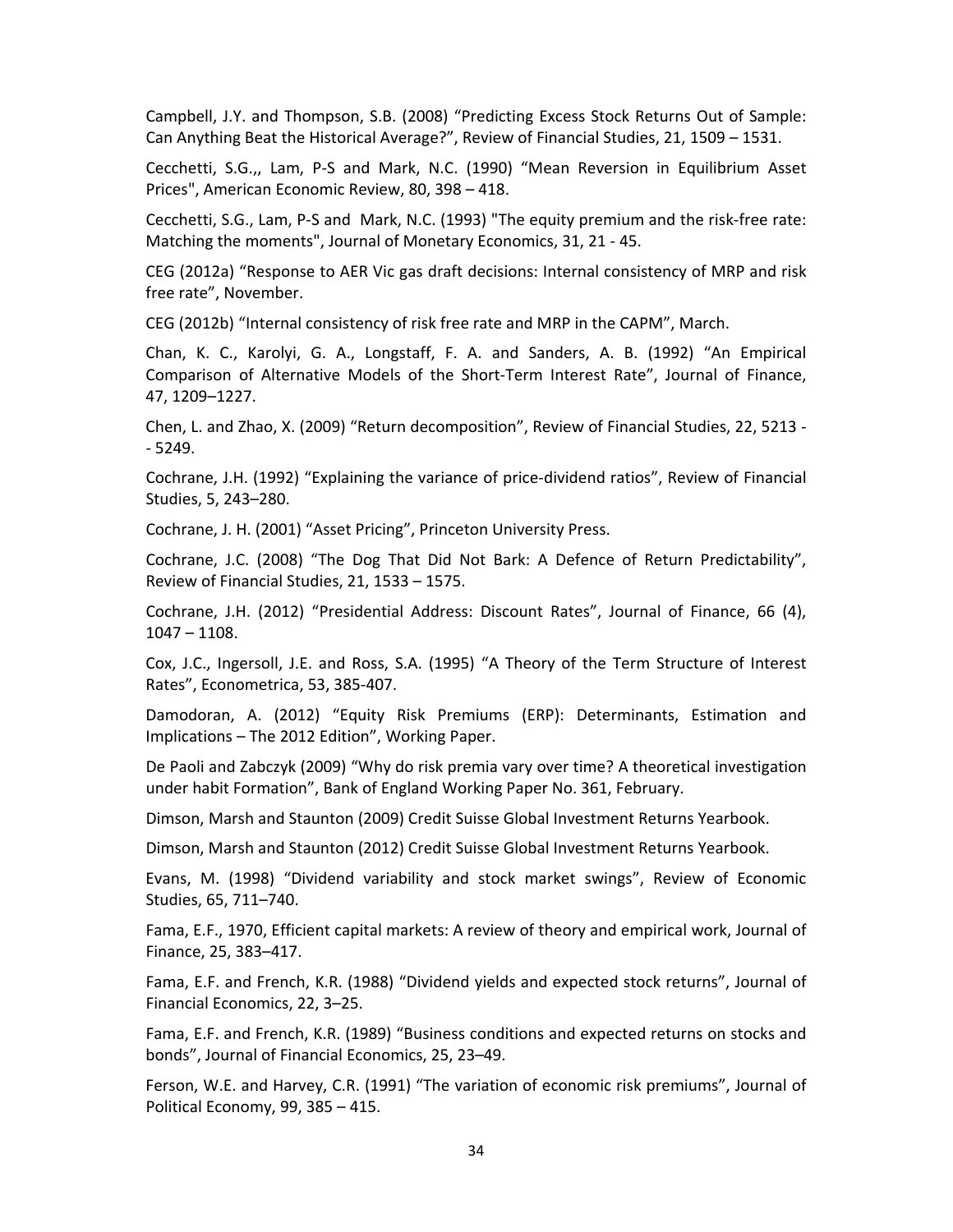Goedhart, M.H., Koller, T.M. and Williams, Z.D. (2002) "The real cost of equity", McKinsey on Finance, Autumn.

Goyal, I. and Welch, A. (2008) "A Comprehensive Look at The Empirical Performance of Equity Premium Prediction", Review of Financial Studies, 21, 1455 – 1508.

Graham, J.R. and Harvey, C.R. (2005) "The Long‐Run Equity Risk Premium", Finance Research Letters, 2, 185‐194.

Graham, J.R. and Harvey, C.R. (2010) "The Equity Risk Premium in 2010", Working Paper.

Gray, S.F. (1996) "Modelling the Conditional Distribution of Interest Rates as a Regime‐ Switching Process", Journal of Financial Economics, 42, 27‐62.

Greenwood, R. and Shleifer, A. (2013) "Expectations of Returns and Expected Returns", NBER Working Paper, Working Paper 18686.

Gregory, A. (2011) "The Expected Cost of Equity and the Expected Risk Premium in the UK", Review of Behavioural Finance, 3, 1–26.

Gregory, A. (2012a) "The AER Approach to Establishing the Cost of Equity – Analysis of the Method Used to Establish the Risk Free Rate and the Market Risk Premium", November.

Gregory, A. (2012b) "The Risk Free Rate and Present Value Principle", November.

Guvenen, F. (2009) "A parsimonious macroeconomic model for asset pricing", Econometrica, 77, 1711–1750

Hall, R. E. (2001a) "Struggling to understand the stock market", The American Economic Review,  $91, 1 - 11.$ 

Hall, R. E. (2001b) "The stock market and capital accumulation", American Economic Review 91, 1185 – 1202.

Handley, J. (2012) "An Estimate of the Historical Equity Risk Premium for the Period 1883 to 2011" April, Report prepared for the Australian Energy Regulator.

Harvey, C R (1989), 'Time‐varying conditional covariances in tests of asset pricing models', Journal of Financial Economics, Vol. 24, pages 289.317.

Henkel, S.J., Martin, J.S. and Nardari, F. (2011) "Time-varying short-horizon predictability", Journal of Financial Economics, 99, 560–580.

Henry, Ó., Olekalns, N. and Suardi, S. (2007) "Testing for Rate‐Dependence and Asymmetry in Inflation Uncertainty: Evidence from the G7 Economies", *Economics Letters*, 94, 383 – 388.

Jouini, E. and Napp, C. (2011) "Unbiased Disagreement in Financial Markets, Waves of Pessimism and the Risk‐Return Trade‐off", Review of Finance, 15, 575 ‐ 601.

Kandel, S. and Stambaugh, R.F. (1990) "Expectations and volatility of consumption and asset returns", Review of Financial Studies, 3, 207‐232.

Keim, D.B. and Stambaugh, R.F. (1986) "Predicting returns in the stock and bond markets", Journal of Financial Economics, 17, 357 – 390.

Kim, S-W and Lee, B-S (2008) "Stock returns, asymmetric volatility, risk aversion and business cycle: Some new evidence", Economic Inquiry, 46, 131 – 148.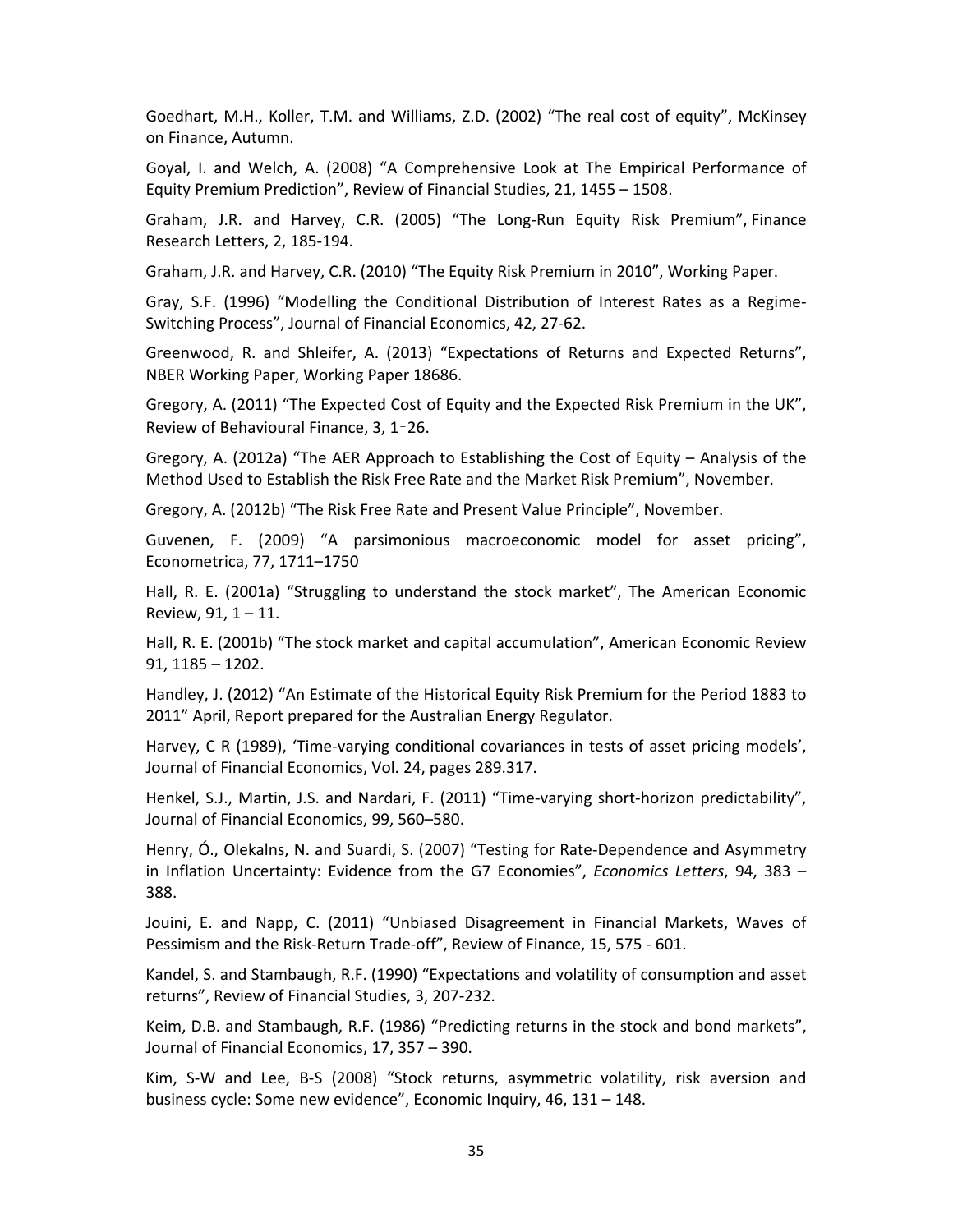Lally, M. (2012) "The cost of equity and the market risk premium", Report.

Larrain, B. and Yogo, M. (2008) "Does firm value move too much to be justified by subsequent changes in cash flow?", Journal of Financial Economics, 87, 200–226.

LeRoy, S. and Porter, R. (1981) "The present‐value relation: Tests based on implied variance bounds", Econometrica, 49, 555–574.

Lettau, M. and Ludvigson, S. (2001) "Consumption, Aggregate Wealth, and Expected Stock Returns", Journal of Finance, 56, 815 – 849.

Li, Y. (2001) "Expected returns and habit persistence", Review of Financial Studies, 14, 861 ‐ 899.

Li, G. (2007) "Time‐varying risk aversion and asset prices", Journal of Banking and Finance, 31, 243 – 257.

McKenzie and Partington (2011) "Equity Market Risk Premium", Report to Corrs Chambers Westgarth, December.

McKenzie and Partington (2012) "Supplementary report on the MRP", February 2012.

Menzly, L., Santos, T. and Veronesi, P. (2004) "Understanding predictability", Journal of Political Economy, 112, 1–47.

NERA (2012) "*Cost of equity under the CAPM"*, November.

Pesaran, H. and Timmermann, A. (1995) "Predictability of Stock Returns: Robustness and Economic Significance", Journal of Finance, 50, 1201‐1228.

Pettenuzzo, D., Timmermann, A. and Valkanov, R. (2012) "Forecasting Stock Returns under Economic Constraints", Working Paper.

Rapach, D.E. and Zhou, G. (2012) "Forecasting Stock Returns" Forthcoming in the Handbook of Economic Forecasting, Volume 2.

Robertson, D. and Wright, S. (2006) "Dividends, total cash flow to shareholders and predictive return regressions", Review of Economics and Statistics, 88, 91–99.

Shiller, R. J. (1981) "Do stock prices move too much to be justified by subsequent changes in dividends?", American Economic Review, 71, 421–436.

Siegel, J.J. (1992) "The Equity Premium: Stock and Bond Returns since 1802", Financial Analysts Journal, 48, 28‐46.

Siegel, J. (1999) "The Shrinking Equity Premium", Journal of Portfolio Management, 26, 10 ‐ 17.

Siegel, J. (2002) "Stocks for the Long Run : The Definitive Guide to Financial Market Returns and Long‐Term Investment Strategies", New York: McGraw‐Hill.

van Binsbergen, J. H. and Koijen, R. (2010) "Predictive regressions: A present‐value approach", Journal of Finance , 65, 1439 – 1471.

Verdelhan, A. (2010) "A Habit‐Based Explanation of the Exchange Rate Risk Premium," Journal of Finance, 65, 123‐45.

Wright, S. (2012) "Review of Risk Free Rate and Cost of Equity Estimates: A Comparison of UK Approaches with the AER", October.